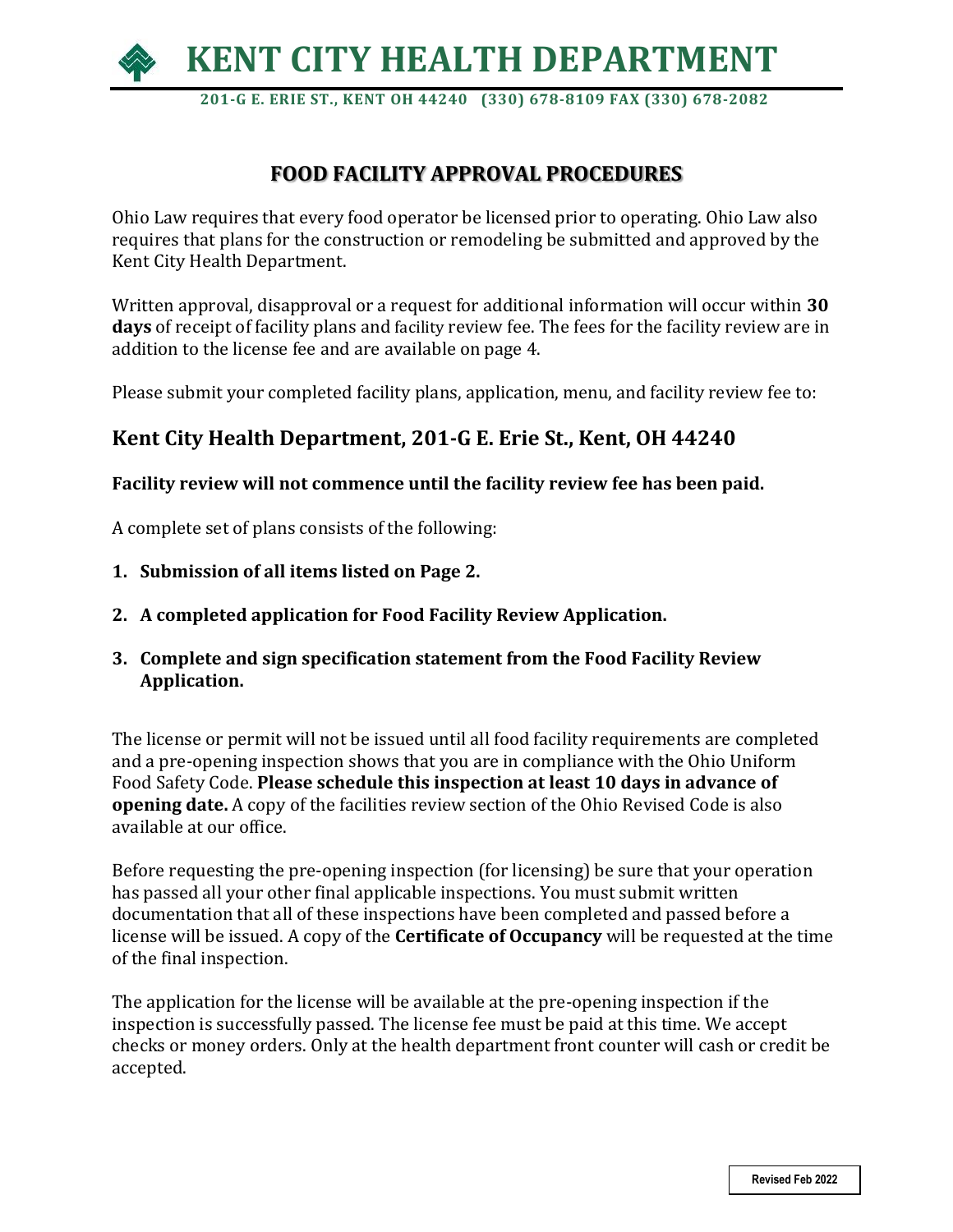# **The following information must be submitted to the Kent City Health Department**

A facility layout, including equipment specifications, these specifications shall be legible, be drawn reasonably to scale, and shall include:

- The type of food operation or food establishment proposed and a list of foods to be prepared and served or sold;
- The total square footage to be used for the food service operation or retail food establishment.
- The portions of the premises in which the food service operation or retail food establishment are to be conducted including entrances and exits;
- **A site plan of your property** showing the property lines and any structures that currently exist on that land and where your proposed construction or addition is to be located. This may include but not be limited to a drawing showing an arrow indicating north, adjacent street names and any easements, the distance between buildings and between buildings and property lines, the dimensions of the existing buildings and other appropriate items for your project.
- The location, number and types of plumbing fixtures, including all water supply facilities;
- A lighting plan, both natural and artificial, with the number of foot-candles indicated for critical surfaces;
- A floor plan showing the general layout of fixtures and other equipment;
- The building materials and surface finishes to be used; and
- An equipment list with equipment manufacturer's name and model numbers.

Only commercial food equipment approved by a recognized food equipment testing agency, as acceptable for use in a food service operation or retail food establishment, will be accepted as specified under rule 3717-1-04.1 (KK) of the administrative code.

The **Kent City Health Department** may place restrictions or conditions on a license limiting the types of food that may be prepared or served by the food service operation or retail food establishment based on the equipment or facilities of the food service operation or retail food establishment. Limitations shall be posted on the back of the license.

### **What Is My Risk Level?**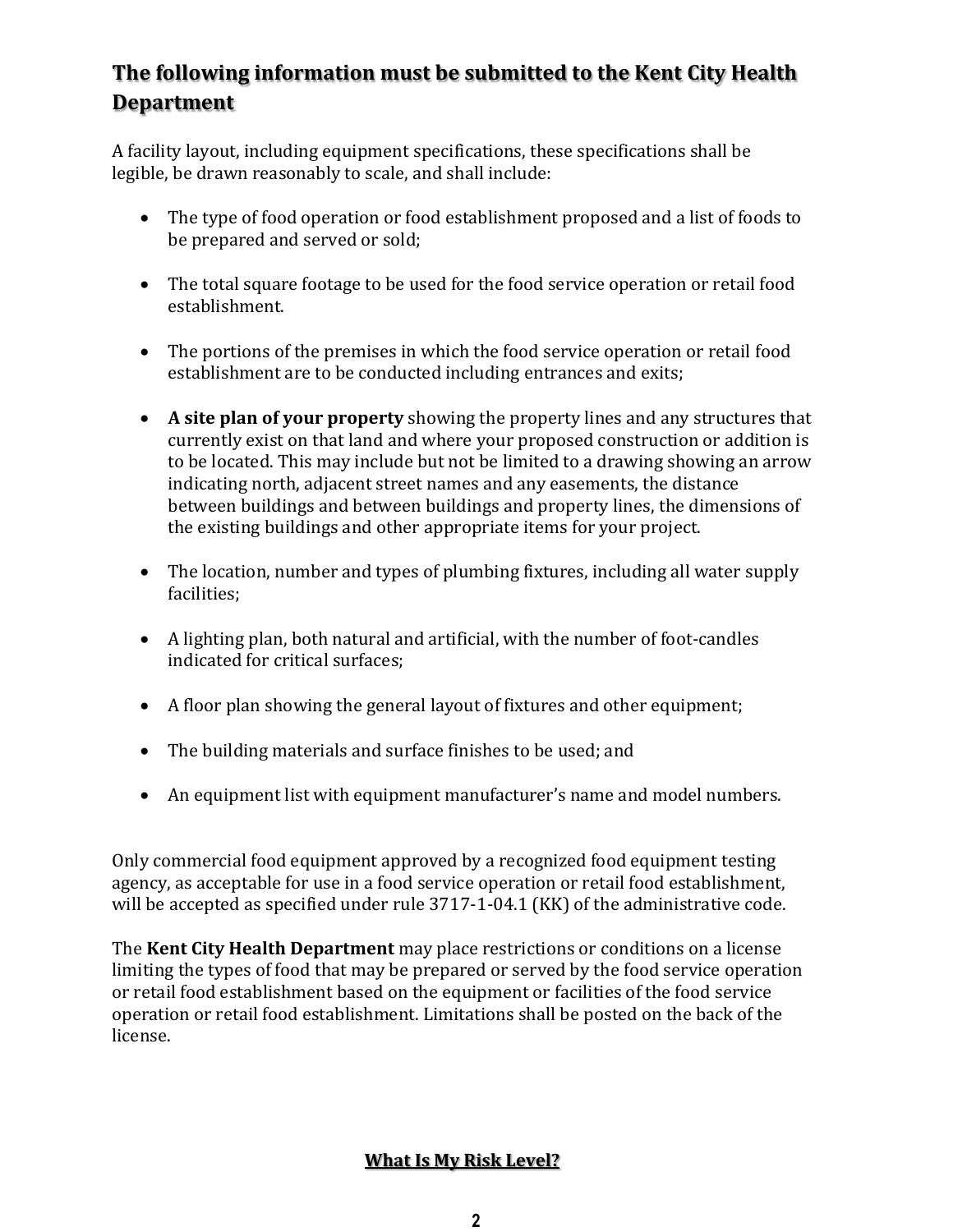Food facilities are licensed as a Risk Level I, II, III, or IV. Risk levels reflect the potential risk that a facility poses to Public Health and are based on the highest risk level activity of the food service operation/food establishment in accordance with the following criteria:

**Risk level I:** poses potential risk to the public in terms of sanitation, food labeling, and sources of food, storage practices, or expiration dates. Examples of risk level I activities include, but are not limited to, an operation that offers for sale or sells:

- (1) coffee, self-service fountain drinks, prepackaged non-potentially hazardous beverages;
- (2) pre-packaged refrigerated or frozen potentially hazardous foods;
- (3) pre-packaged non-potentially hazardous foods;
- (4) baby food or formula
- (5) food delivery sales operations

**Risk level II:** poses a higher potential risk to the public than risk level I because of hand contact or employee health concerns but minimal possibility of pathogenic growth exists. Examples of risk level II activities include, but are not limited to:

- 1) handling, heat treating, or preparing non-potentially hazardous food;
- 2) holding for sale or serving potentially hazardous food at the same proper holding temperature at which it was received;
- 3) heating individually packaged commercially processed potentially hazardous foods for immediate service;

**Risk level III:** poses a higher potential risk to the public than risk level II because of the following concerns: proper cooking temperatures, proper cooling procedures, proper holding temperatures, contamination issues or improper heat treatment in association with longer holding times before consumption, or processing a raw food product requiring bacterial load reduction procedures in order to sell it as ready-to-eat. Examples of risk level III activities include but are not limited to:

- (1) handling, cutting, or grinding raw meat products;
- (2) cutting or slicing ready-to-eat meats and cheeses;
- (3) assembling or cooking potentially hazardous food that is immediately served, held hot or cold, or cooled;
- (4) operating a heat treatment dispensing freezer;
- (5) reheating in individual portions only; or
- (6) heating of a product, from an intact, hermetically sealed package and holding it hot;

**Risk level IV:** poses a higher potential risk to the public than risk level III because of concerns associated with: handling or preparing food using a procedure with several preparation steps that includes reheating of a product or ingredient of a product where multiple temperature controls are needed to preclude bacterial growth; offering as ready-to-eat a raw potentially hazardous meat, poultry product, fish, or shellfish or a food with these raw potentially hazardous items as ingredients; using freezing as a means to achieve parasite destruction; serving a primarily high risk clientele including immuno-compromised or elderly individuals in a facility that provides either health care or assisted living; or using time in lieu of temperature as a public health control for potentially hazardous food. Examples of risk level IV activities include, but are not limited to:

- (1) reheating bulk quantities of leftover potentially hazardous food more than once every seven days; or
- (2) caterers or other similar food service operations that transport potentially hazardous food;

Risk level IV: also includes operations that perform a food handling process that is not addressed, deviates, or otherwise requires a variance for the process according to rules adopted pursuant to section 3717.05 of the revised code. These facilities will need to have a written HACCP plan for these activities. Examples of these risk level IV variance activities include, but are not limited to:

- (1) reduced oxygen packaging;
- (2) smoking for preservation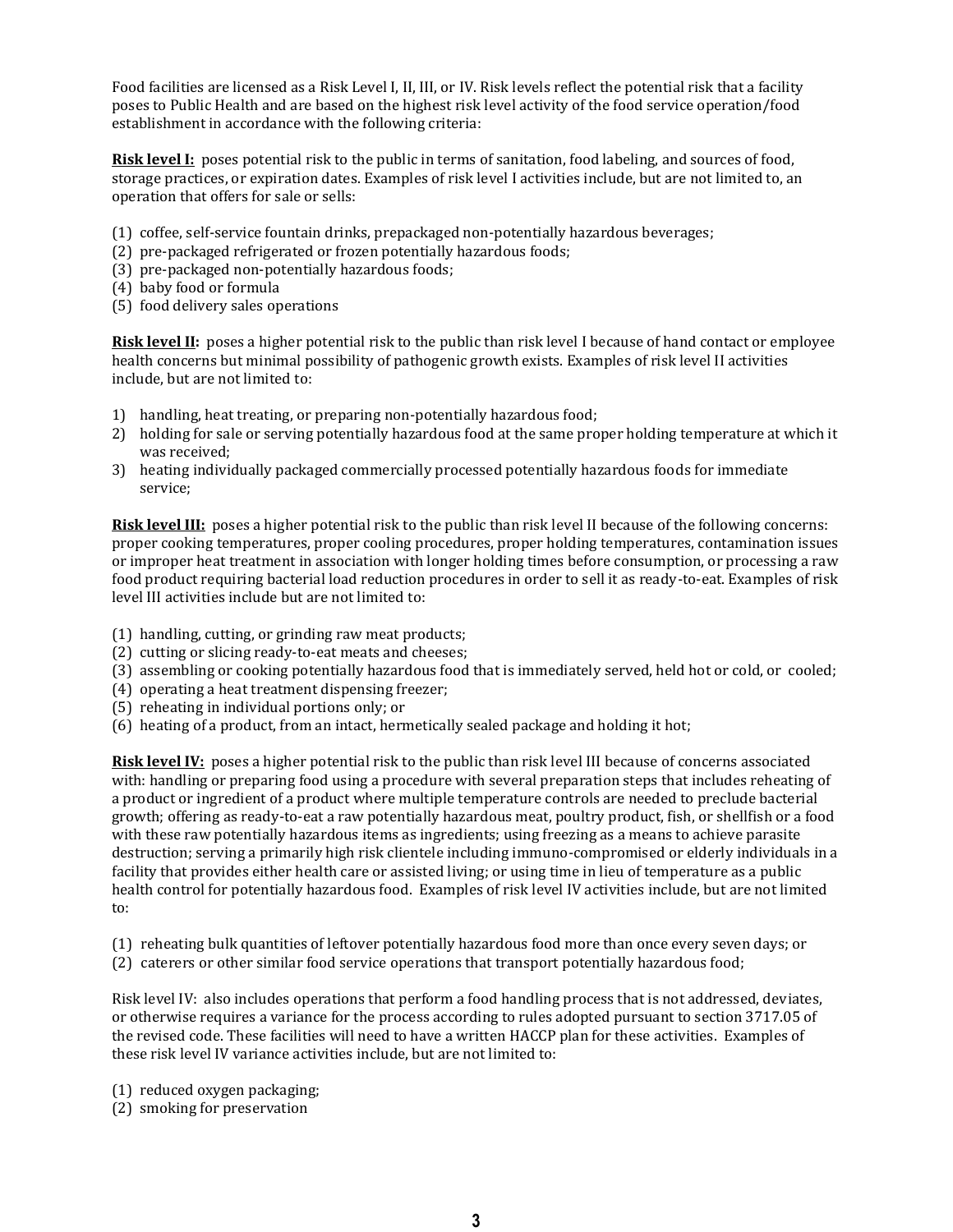| <b>Risk Classification</b>      | <b>Total</b>       |
|---------------------------------|--------------------|
|                                 | <b>License Fee</b> |
| Risk Class 1 < 25,000 sq. ft.   | \$255.00           |
| Risk Class 2 < 25,000 sq. ft.   | \$285.00           |
| Risk Class 3 < 25,000 sq. ft.   | \$520.00           |
| Risk Class 4 < 25,000 sq. ft.   | \$650.00           |
| Risk Class 1 > 25,000 sq. ft.   | \$365.00           |
| Risk Class 2 > 25,000 sq. ft.   | \$380.00           |
| Risk Class 3 > 25,000 sq. ft.   | \$1,300.00         |
| Risk Class $4 > 25,000$ sq. ft. | \$1,380.00         |
| <b>Mobile FSO/RFE</b>           | \$310.00           |
| <b>Vending</b>                  | \$30.00            |
| <b>Commercial</b>               | \$120.00           |
| <b>Temporary FSO/RFE</b>        |                    |
| <b>Non Commercial</b>           | \$60.00            |
| <b>Temporary FSO/RFE</b>        |                    |

# **2022 FOOD SERVICE PROGRAM FEES**

### **Late Fee: 25% of the Local Health Fee for Each Classification**

### **Facility Review Fee:**

| <b>Plan Review Type</b>                          | <b>Commercial</b>                   | <b>Non-Commercial</b>     |
|--------------------------------------------------|-------------------------------------|---------------------------|
| <b>New Operation/Establishment</b>               | \$550.00                            | \$275.00                  |
| <b>Extensive Alteration to Existing Facility</b> | \$280.00                            | \$140.00                  |
| <b>Change of Ownership to Existing Operation</b> | \$280.00                            | \$140.00                  |
| <b>Expedited (Reviewed within 5 days)</b>        | $\frac{1}{2}$ \$250.00 + Review Fee | $+$ \$125.00 + Review Fee |

### **Food Safety Basics - Person-In-Charge Training Level 1**

### **Per Person: \$20.00 Corporate Rate (10-50 students): \$200.00**

### **ServSafe Course - Manager Certification in Food Protection – \$100 Test or Retest only – \$50**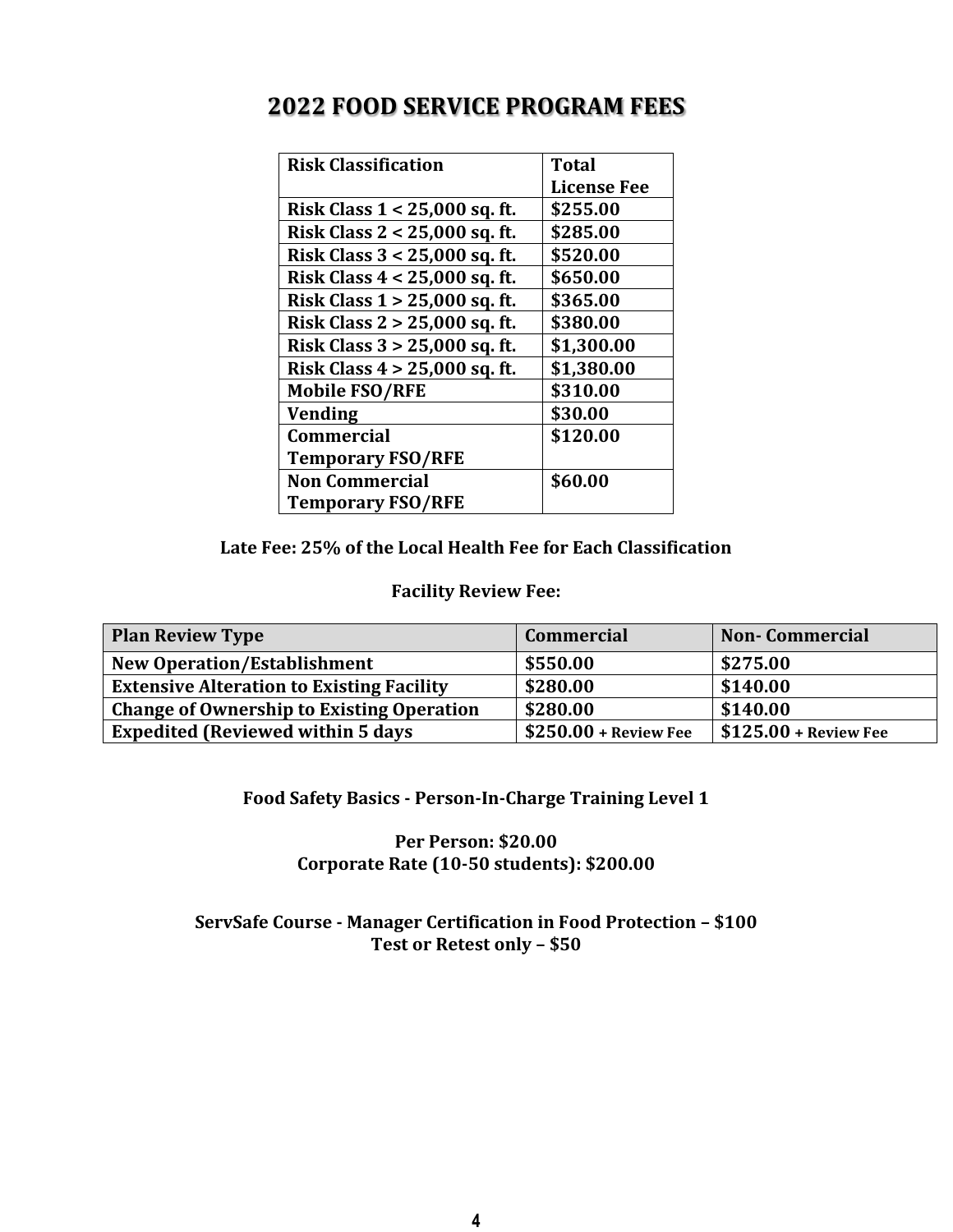# **THE VALUE OF PLANNING**

Why must plans and specifications for a new or extensively altered food operation be submitted?

- 1. Planning and review allow taking steps to protect the customers' health by insuring compliance with sanitary requirements.
- 2. Well thought-out detailed plans and specifications result in orderly, less expensive construction and preventing errors, which might later result in additional cost to the operator.
- 3. Plans permit study of an efficient and economical operation.
- 4. Ohio Uniform Food Safety Code requires review and approval **BEFORE** construction begins to prevent any misunderstandings by the operator as to what is required.

In this guide, you will find valuable information on planning the operation. Please notice that this is a guide, not a how-to-do-it booklet. Read it carefully and refer to it often for it will help you protect the health of your patrons.

Those who will find this information helpful are:

Food Service/Food Establishment Operators and Owners/Investors Food Service/Food Establishment Consultants Architects/Engineers Contractors/Builders Equipment Dealers Others engaged in layout, design, and construction of Food Service/Food Establishment operations.

# **PRELIMINARY PLANNING**

Before doing "close-up" planning, take a look at the overall operation. All new Food Service/Food Establishment operations require many decisions before undertaking the opening of a new operation, the expansion of an existing facility, or the reopening of a closed restaurant. Each decision deserves careful study to minimize potential problems.

Some of the more important factors are:

- \* Type of Project: Individual or Franchise
- \* Basis for Estimating Cost: Building and Equipment Requirements
- \* Site Selection:

 Fill or Excavation Water Supply and Sewage Disposal Surface Water Drainage

- \* Visibility/Traffic Counts/Future Highways
- \* Market Potential and Competition
- \* Population and Income Level
- \* Accessibility and Parking/Location on Block
- \* Decor and Appointments
- \* Flexibility and Provisions for Future Expansion
- \* Pattern of Food Flow
- \* Built-in Sanitation

Guidelines for the size of kitchen and dining room vary greatly depending on many different factors, but food design consultants commonly allot the following space requirements for table service operations.

The total operation has 15 to 30 square feet per seat. Dining room is 2/3 of the total operation square footage. 1. Crowded - 10 to 12 square feet per seat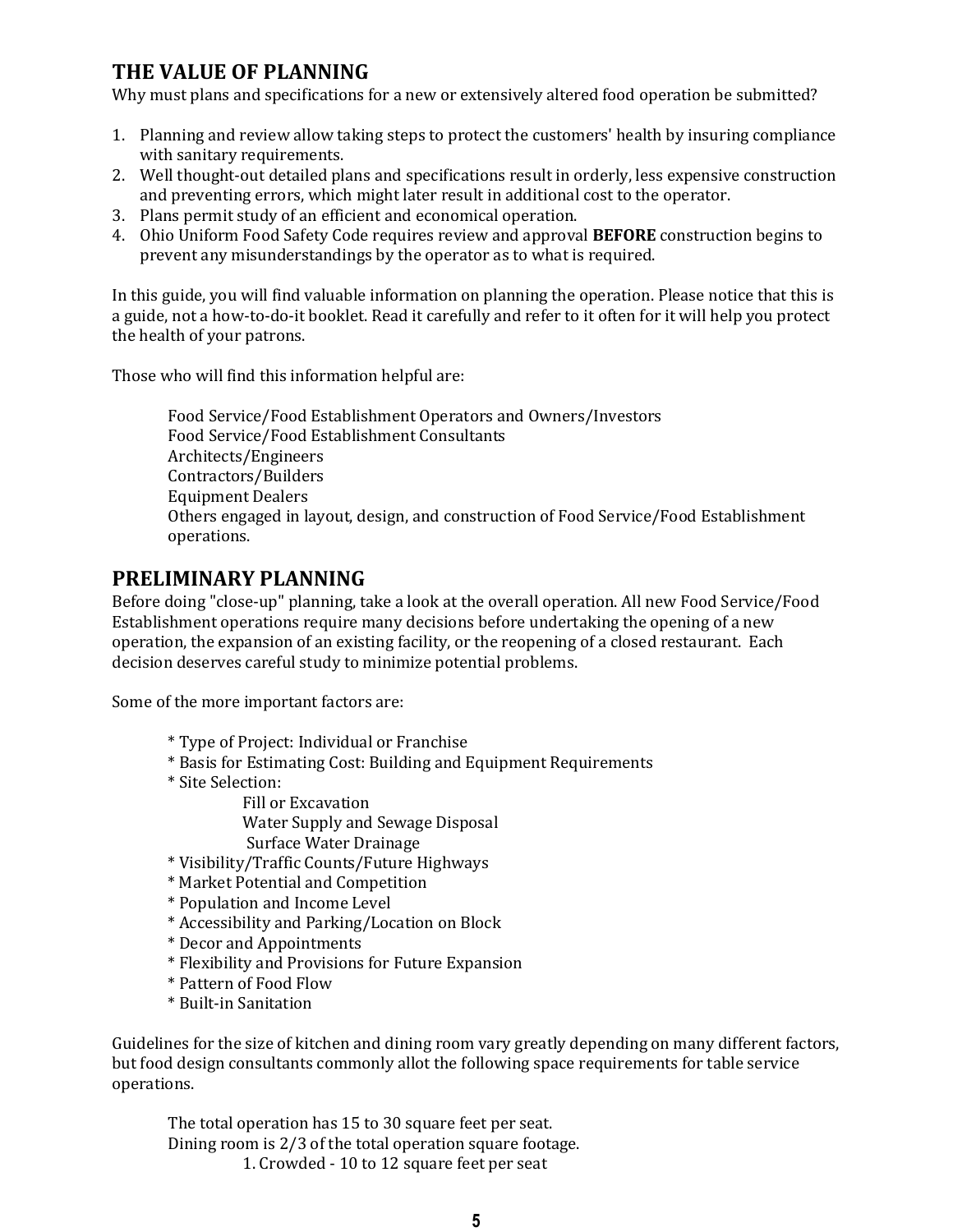2. Average - 12 to 15 square feet per seat 3. Deluxe - 15 to 18 square feet per seat Kitchen (back of the house) is 1/3 of total operation or 1/2 of dining room

#### **Example #1:**

You have a 3,000 square foot building. The kitchen size is 3,000 times 1/3 or 1,000 square feet. The dining room size is 3,000 times 2/3 or 2,000 square feet. The seating capacity equals 2,000 divided by (10-18) or 110 to 200 seats.

#### **Example #2:**

You want to have average table service with 120 seats. Dining room equals  $120 X 15$  (square feet per seat)  $= 1800$  square feet Kitchen size equals  $1800 \text{ X } 1/2$  = 900 square feet Total building size (dining and kitchen added together) = 2700 square feet

### **WHO MUST RECEIVE PLANS AND SPECIFICATIONS**

Each FSO/RFE operator is responsible for submitting all plans and specifications. Of course, in practice, those assisting an operator often submit them on behalf of the operator.

Approval of both plans and specifications is necessary before equipment is ordered and prior to commencing construction. With plan approval many pitfalls will be avoided, thus preventing costly changes after completion of construction and installation of equipment. By law, the health department must take action in writing within 30 days after receiving plans and specifications.

| <b>TYPE OF PLANS</b>         | <b>WHERE TO SUBMIT</b>                     |  |  |
|------------------------------|--------------------------------------------|--|--|
| Food Service/Retail Food     | Kent Health Department                     |  |  |
| Establishment                | 201-G E. Erie St.                          |  |  |
|                              | Kent, OH 44240                             |  |  |
|                              | Phone: 330-678-8109 x208                   |  |  |
| Building/Plumbing/Electrical | 930 Overholt Road, Kent, OH 44240          |  |  |
|                              | PO Box 5192 Kent, OH 44240                 |  |  |
|                              | 330-678-8107                               |  |  |
| Fire                         | Kent Fire Department                       |  |  |
|                              | 320 South Depeyster Street, Kent, OH 44240 |  |  |
|                              | 330-676-7393                               |  |  |
| <b>Community Development</b> | 930 Overholt Road, Kent, OH 44240          |  |  |
|                              | 330-678-8108                               |  |  |

Your operation is expected to comply with the Americans with Disabilities Act Accessibility Guidelines (ADAAG). If Ohio law is stricter, that is, where it affords more rights to persons with disabilities, it will be applied over the federal law. Thus, it is your responsibility to ensure that the more stringent of both standards is met where appropriate. Assistance in determining the applicable standards for your restaurant may be obtained through the local building authority.

### **HOW TO PREPARE PLANS**

Food Service/Food Establishment law in Ohio requires that all new or extensively altered Food Service/Food Establishment operations submit plans and specifications to their local health department for approval. Whether an alteration is "extensive" is shaped by such factors as the consequences of changes, where modifications take place, and the extent of "tearing up" necessary. Always contact the Health Department before making alterations. A fee for plan review is charged for all new or extensively altered Food Service/Food Establishment operations. The plans and specifications submitted for approval shall clearly confirm that the Food Service/Food Establishment law and rules can be met.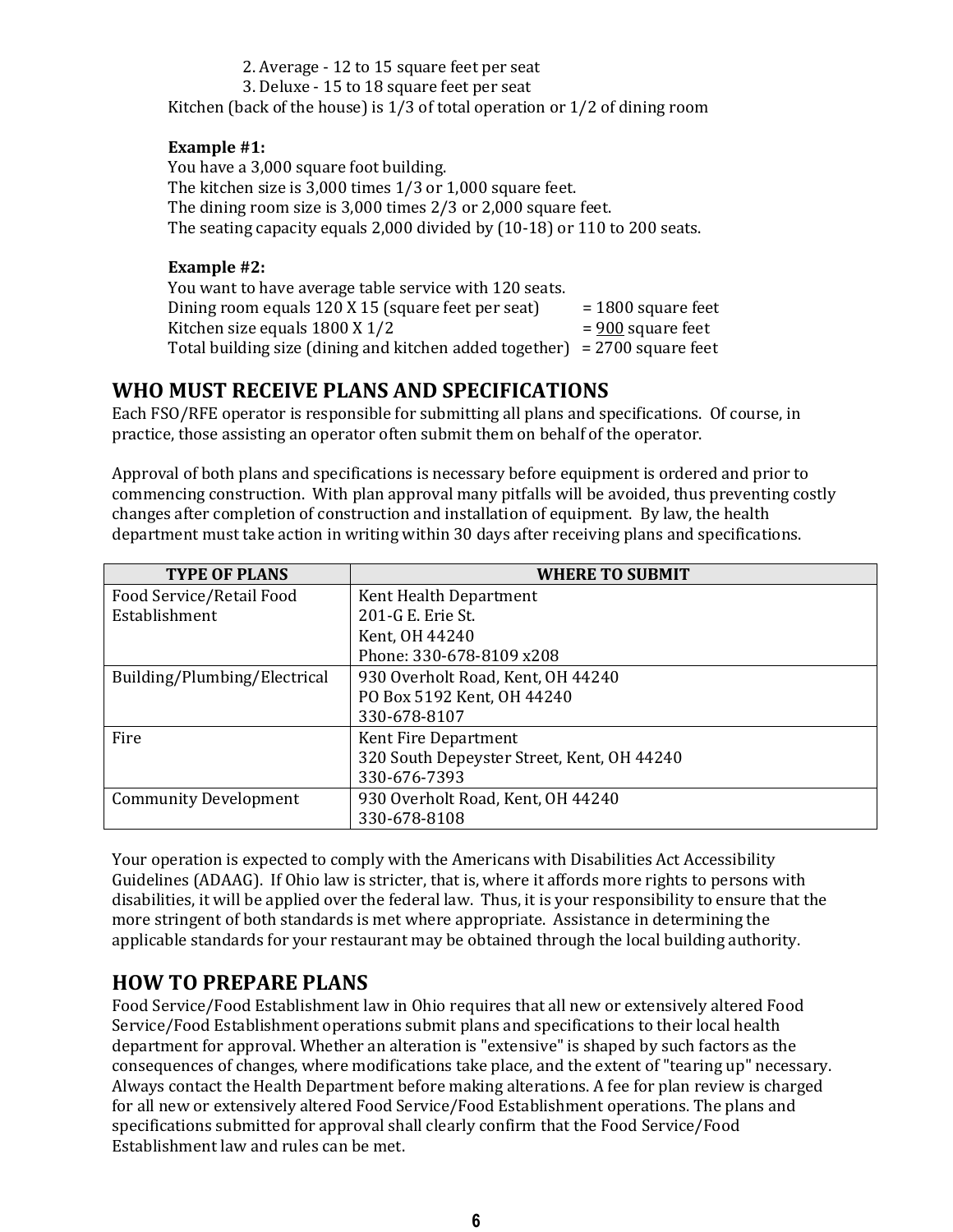### **THE PLANS AND SPECIFICATIONS SHALL BE LEGIBLE, BE DRAWN REASONABLY TO SCALE, AND INCLUDE:**

- 1. The type of operation proposed and foods to be prepared and served (a menu is acceptable).
- 2. The total area to be used for the operation.
- 3. All portions of the premises in which the operations are to be conducted.
- 4. Entrances and exits.
- 5. Location, number and types of plumbing fixtures, including all water supply facilities.
- 6. Plan of lighting, both natural and artificial, with foot-candles indicated for critical surfaces.
- 7. A floor plan showing the general layout of fixtures and other equipment.
- 8. Building materials and surface finishes to be used.
- 9. An equipment list with equipment manufacturers and model numbers.

Remember to contact local building, zoning, plumbing agencies, and Ohio E.P.A. to learn what will be required for their plans. Final approval inspections by these agencies are to be completed before requesting the final Food Service/Food Establishment operation inspection by the Health Department.

# **FLOOR PLAN**

The floor plan is an important element in maintaining sanitary conditions. Improper arrangement of Food Service/Food Establishment equipment creates hazards to health and creates difficulties in maintaining a sanitary operation. The success of an operation is greatly affected by the amount of thought and effort that goes into the planning and layout of the equipment and the facility.

The floor plan gives you and your health department the opportunity to see the entire operation in its proposed form and to determine whether all of your planned operations have the equipment necessary to perform their tasks. It is also possible to determine personnel movements that will occur as your staff performs its duties. A food operation is similar to a manufacturing process in which work is done sequentially in several production lines which, at a given point, come together to form the finished product. You can rearrange, on paper, work spaces or equipment to eliminate potentially hazardous areas, or wasted time due to excessive motion.

The floor plan must show the general layout of plumbing fixtures, equipment and all areas in which the operation is conducted. The plan must be drawn to scale. A good scale to use is 1/4 inch equals 1 foot. Each item on the floor plan must be numbered to correspond to an equipment list. The equipment list must include the manufacturer's name and equipment model number. The manufacturer's specification sheets are desirable and should be marked to show what equipment options you plan on getting. Entrances and exits are shown with indications as to what direction doors open. Exterior doors must open outwardly, be self-closing and fit their frame flush, without leaving gaps beneath them or on either side.

Basic breakdowns of the space requirements in the kitchen area:

| 1. Dry food storage | 10-14%   | 7. Cooking/Production   | 8%    |
|---------------------|----------|-------------------------|-------|
| 2. Walk-in coolers  | $5 - 7%$ | 8. Traffic aisles       | 16%   |
| 3. Walk-in freezers | $5 - 7%$ | 9. Ware washing         | 5%    |
| 4. Receiving        | 5%       | 10. Refuse storage      | 5%    |
| 5. Preparation      | 14%      | 11. Employee facilities | 15%   |
| 6. Baking           | 10%      | 12. Miscellaneous       | $2\%$ |

These figures are intended to assist in understanding standard space requirements. However, they are only "rules of thumb" and are not the only method for calculating space requirements.

### **SPECIFICATIONS**

**Specifications should be detailed enough to allow a competent judgment by the sanitarian**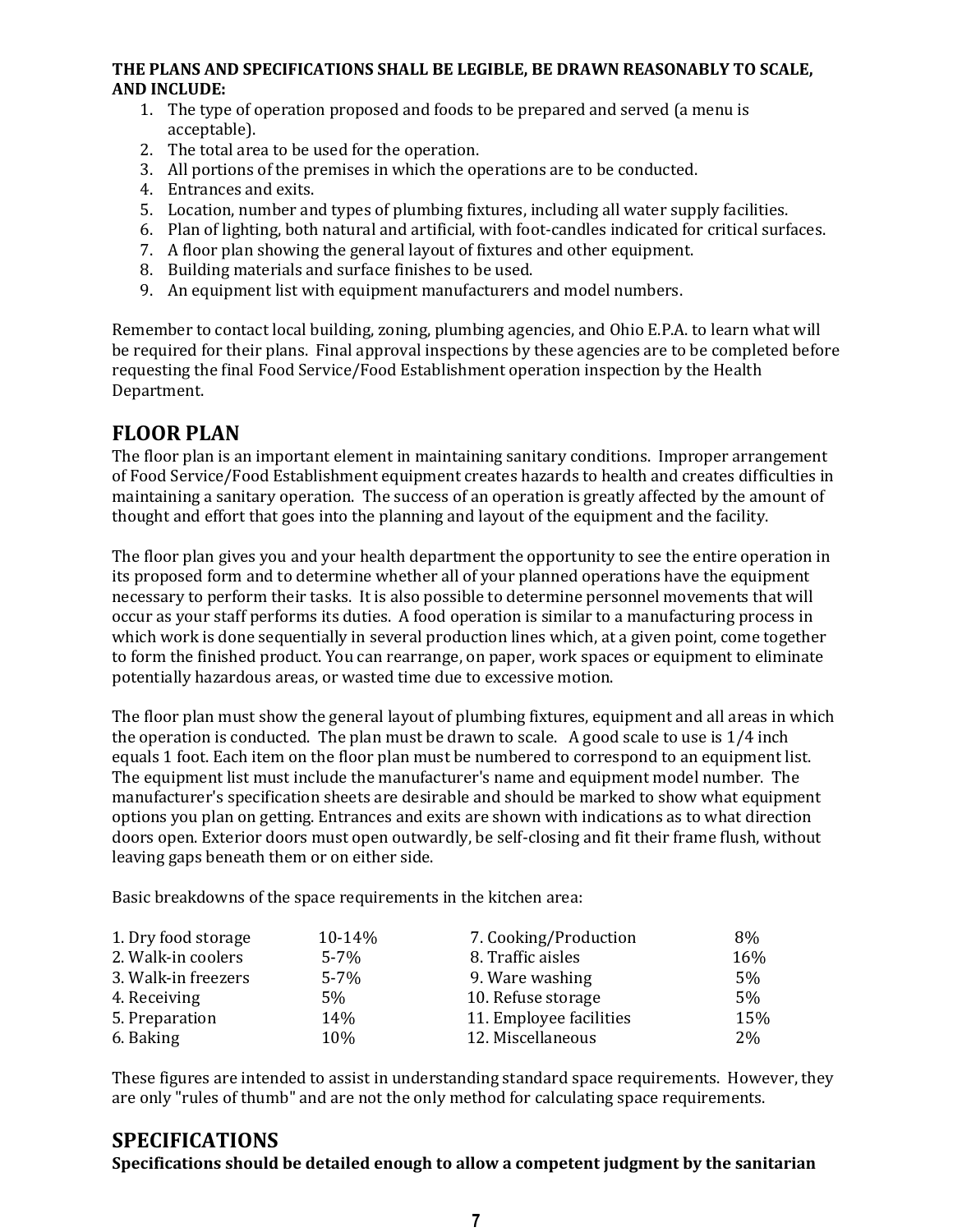**who reviews the plans. The following pages will provide you with basic requirements of any Food Service/Food Establishment operation. Read them carefully, for they provide information you will need to include on your plans. The items listed under "required" in each section are what must be included on your plans.**

### **REFRIGERATED AND FROZEN FOOD STORAGE REQUIRED:**

- Sufficient refrigerated food storage  $(41°)$  F. or less).
- Sufficient frozen food storage  $(0°$  F. or less).
- A numerically scaled indicating thermometer for each unit.

The amount of refrigeration space needed depends upon number of meals served, type of service, marketing practices, and delivery schedules. The recommendations below are often used for judging the space needed in an average full menu restaurant.

#### **TOTAL REFRIGERATION SPACE**

| <b>Number of Meals Served Daily</b> | <b>Recommended Capacity</b> |
|-------------------------------------|-----------------------------|
| 75 to 150                           | 20 cubic feet               |
| 150 to 250                          | 45 cubic feet               |
| 250 to 350                          | 60 cubic feet               |
| 350 to 500                          | 90 cubic feet               |
|                                     |                             |

#### **REACH-IN REFRIGERATION**

|             | <b>FREEZER</b> |                | <b>REFRIGERATOR</b> |                |
|-------------|----------------|----------------|---------------------|----------------|
| Seats       | Number         | Size           | Number              | Size           |
| $0 - 50$    |                | 50 cubic feet  |                     | 100 cubic feet |
| $50 - 100$  |                | 75 cubic feet  | 3                   | 150 cubic feet |
| $100 - 175$ |                | 100 cubic feet | 3                   | 225 cubic feet |
| $175 - 250$ |                | 100 cubic feet | 3                   | 225 cubic feet |
| $250 - 500$ |                | 150 cubic feet | 4                   | 300 cubic feet |
| $500 - 750$ |                | 150 cubic feet |                     | 375 cubic feet |

#### **WALK-IN REFRIGERATION**

|   | <b>Number</b> |                                                                          | <b>Number</b>           | <b>Size</b>         |
|---|---------------|--------------------------------------------------------------------------|-------------------------|---------------------|
|   | None          |                                                                          | None                    |                     |
|   |               |                                                                          |                         | 100 square          |
|   |               |                                                                          |                         |                     |
| 1 |               | 2                                                                        |                         | 200 square feet     |
|   |               | 2                                                                        |                         | 240 square feet     |
|   |               | 3                                                                        |                         | 380 square feet     |
| 2 |               | 3                                                                        |                         | 520 square feet     |
|   |               | 140 square feet<br>180 square feet<br>180 square feet<br>240 square feet | Size<br>100 square feet | <b>REFRIGERATOR</b> |

A walk-in refrigerator is usually recommended for larger Food Service/Food Establishment operations. It is in addition to the reach-in refrigerator needed by most operations. Walk-in refrigerators and freezers usually require about 5% to 7% of your kitchen floor area

#### **Example:**

You are planning an operation that has a 1,000 square foot kitchen (25 feet by 40 feet). Therefore, you need to have 1000 times 5% to 7% or a 50 to 70 square foot walk-in refrigerator (one 5 feet by 10 feet or two 5 feet by 7 feet).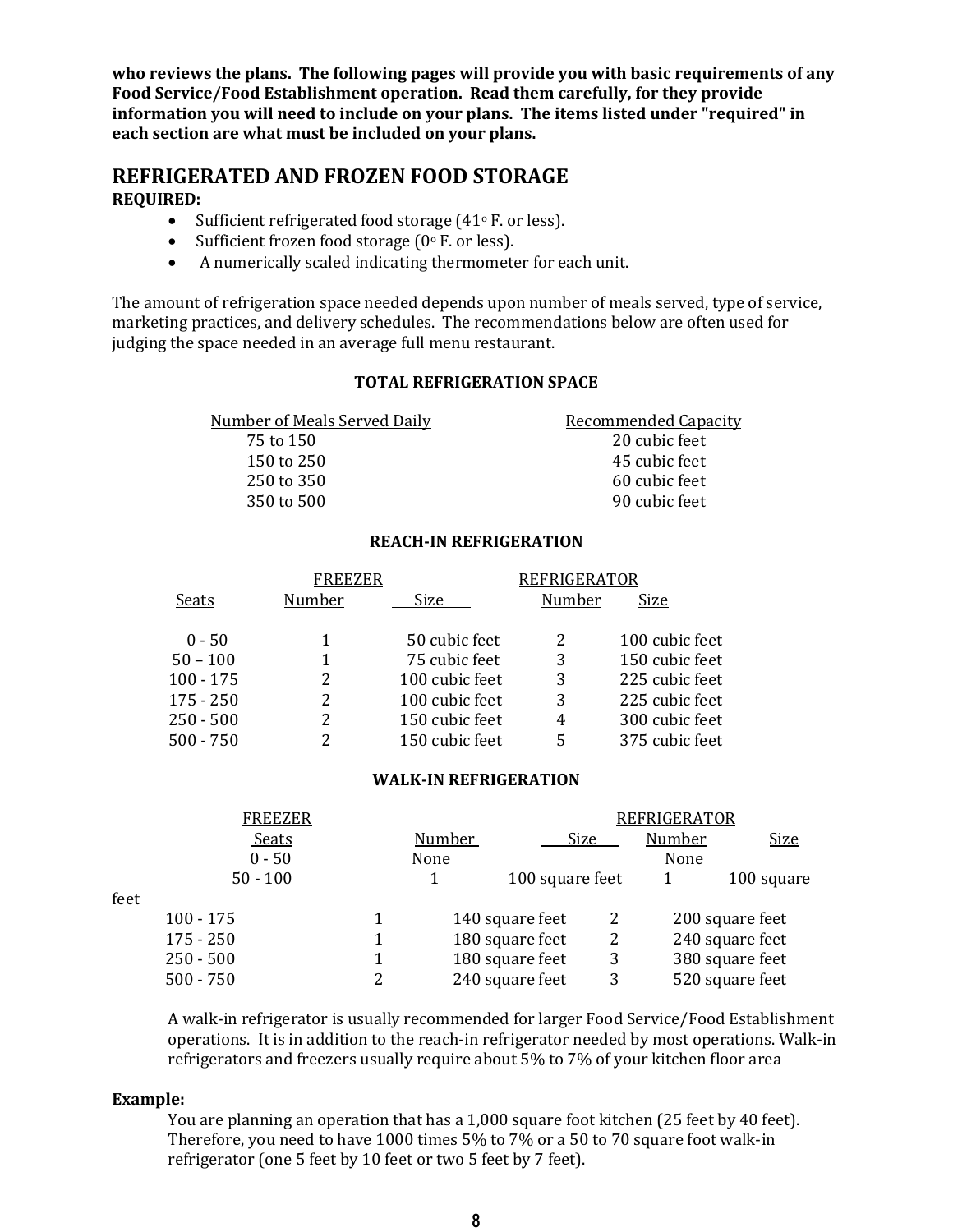Each refrigerated facility storing potentially hazardous food must be provided with a numerically scaled indicating thermometer, accurate to plus or minus three degrees Fahrenheit. These thermometers must be located to measure the air temperature in the warmest part of the unit, and to be easily readable. The food product temperature is required to be 41° F. or less, therefore the air temperature in these units must be 38° F. or less.

The space between the top of the walk-in refrigerator or freezer and ceiling should be effectively closed with vermin-tight paneling (fixed or removable) or an unobstructed open space of not less than 24 inches should be provided between the top of the refrigerator or freezer and ceiling to permit access for sanitary maintenance. If the distance to reach is more than 8 feet from any side of the unit, an unobstructed clearance of not less than 30 inches should be provided. **Note:** It is essential that this enclosure be adequately ventilated to prevent condensation.

Walk-in freezers are generally designed only to maintain already frozen products and are kept in the temperature range of  $0^{\circ}$  to minus 10 $^{\circ}$  F. If you are planning on doing your own freezing of food items, you need what is referred to as either a processing freezer, blast freezer, or tunnel freezer. These units operate at temperatures of minus  $25^{\circ}$  to minus  $100^{\circ}$  F.

If you are **CATERING** out of your operation, be sure to include the methods and equipment you will be using to maintain food temperatures during storage, transportation and serving.

### **Recommended accessories and features for walk-in refrigerators and freezers are:**

- Walk-in refrigerators and freezers should be located on the same floor and as near as possible to the receiving and preparation areas.
- Floors are level with outside floor or installed with a ramp.
- Extra interior vapor-proof lights.
- Interior and exterior wall protectors to prevent damage from carts.
- Foot treadle openers for doors.
- Windows for doors.
- Thermoplastic strip curtains to reduce loss of refrigeration when door is open.
- Emergency opening device on the inside.
- Audio-visual alarm systems to alert personnel to changes in holding temperatures.
- Outside thermometer gauge so unit doors do not have to be opened to check the temperature.
- Aisles at least 42 inches wide to accommodate mobile equipment.
- Shelves in walk-in refrigerators and freezers shall be readily removable, adjustable, and sized as to facilitate handling for cleaning by one person. The lowest shelf needs to be at least 6 inches above the floor.
- Condensate drain lines should discharge to external floor drains located adjacent to the walk-in and must be properly air gapped.

### **DRY STORAGE**

### **REQUIRED:**

- Area to be used for dry food storage.
- Type of shelving used.

The size of your dry storage area usually will be from 10 to 14% of the floor area of your kitchen. This is usually equal to the space occupied by your walk-in coolers and walk-in freezers. Proper dry food storage is essential to the prevention of food-borne illnesses and maintenance of food quality.

The design of your dry storeroom deserves careful attention to the following factors: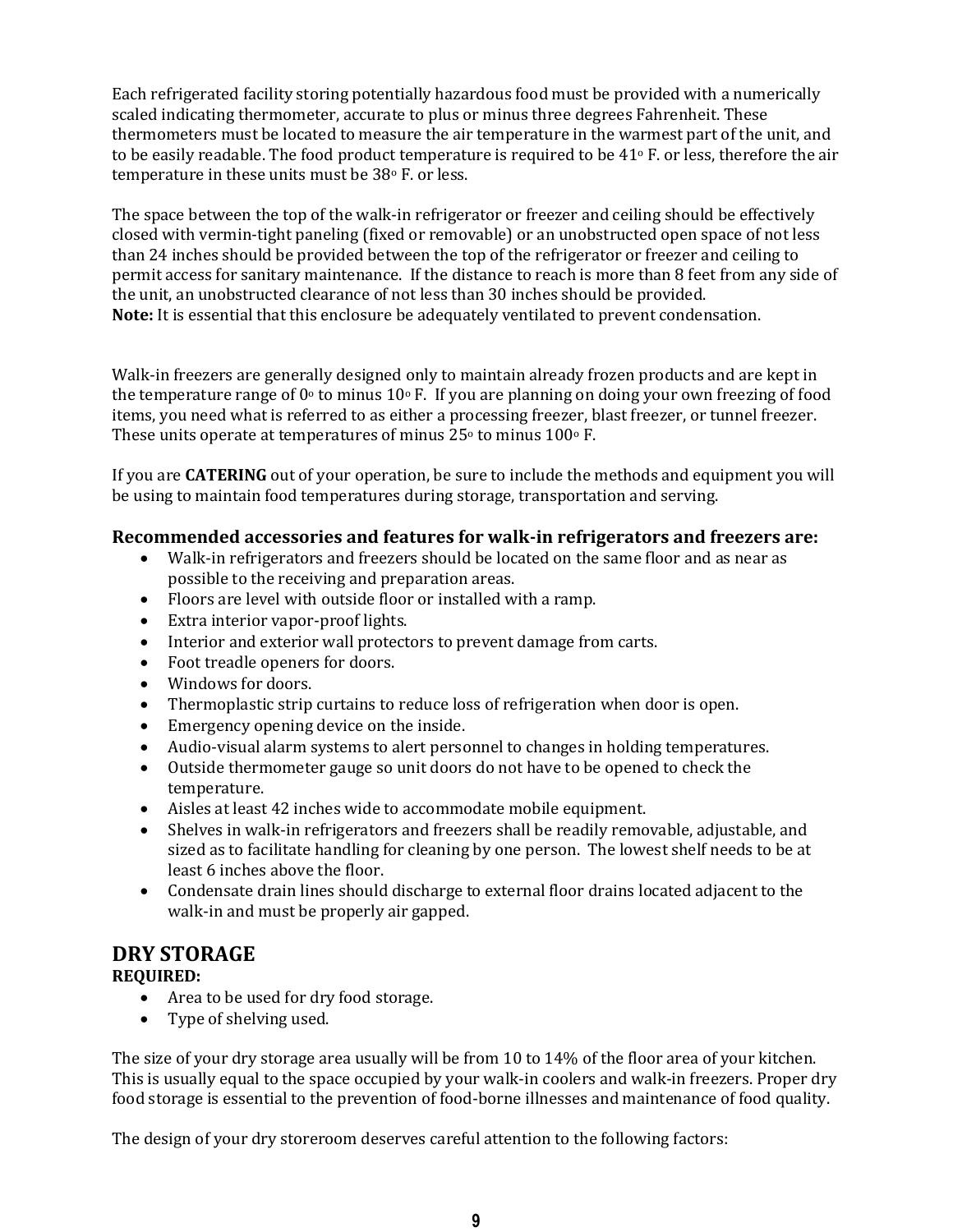| Ventilation | A relative humidity of 50% to 60% should be maintained. A wall mounted                              |
|-------------|-----------------------------------------------------------------------------------------------------|
|             | HYGROMETER is recommended for determining your storeroom's relative humidity.                       |
| Lighting    | 10 foot-candles of light measured at a distance of thirty (30) inches from the floor is             |
|             | required. Lighting fixtures must be shielded or provided with shatter-resistant bulbs.              |
|             | Windows should be frosted or have shades since exposure to direct sunlight damages                  |
|             | your products.                                                                                      |
| Temperature | Storeroom temperature should be maintained at $60^{\circ}$ to $70^{\circ}$ F. A too hot or too cold |
| Control     | storage area will shorten the shelf life of your dry goods. A THERMOMETER                           |
|             | prominently displayed in all storage locations is recommended.                                      |
| Insect and  | All cracks and crevices in the floor, walls and openings around pipes passing through               |
| Rodent      | walls must be filled in. A white band 12 inches wide painted along the floor next to the            |
| Control     | wall will help speed your discovery of rodent droppings, tracks, or other signs.                    |

Shelving normally is manufactured in 12 to 18 inch widths and 36 to 48 inch lengths.

Whenever possible, the shelving units should be adjustable.

**DUNNAGE RACKS** should be used for stacking case goods.

Aisles should be at least 30 inches wide or 42 inches wide if you are using hand trucks for delivery.

# **HOT FOOD STORAGE AND SELF SERVICE**

**REQUIRED:**

- $\bullet$  Hot food storage area and equipment (140 $\circ$  F. or more).
- Numerically scaled indicating thermometer for each unit.
- Method of shielding food from customers.

Serving lines are to be provided with heating devices to keep hot foods at 140° F. or more, as well as refrigeration devices to keep highly perishable foods below  $41\degree$  F. These temperatures retard the growth of harmful bacteria. A metal stem-type, numerically scaled product thermometer is required and must be used to assure the attainment and maintenance of proper storage temperatures.

Foods on display must be protected from customer contamination by the use of glass or plastic protective guards. The guards are to be mounted so that they will intercept a direct line between the mouth of an average height customer and the food being displayed. Generally speaking, the bottom edge of the protective guard will be at a height between three feet, six inches to five feet above the floor. The bottom edge of the protective guard should be extended to the outer edge of the display cabinet. There is a wide variety of protective guard shapes, sizes, and styles of mounting available for your selection. After you have determined what food items you will make available for self-service, and how you intend to arrange the display, you will be able to make the best choice of guard and mounting style to permit sanitary, convenient customer selection of food items.

# **EQUIPMENT AND UTENSILS**

### **REQUIRED:**

- All equipment drawn to scale on plans  $(1/4$  inch = 1 foot is recommended).
- Manufacturer's name and model number for each piece of equipment.
- A statement that all equipment is of a type approved by the Ohio Department of Health or a recognized equipment listing agency such as the National Sanitation Foundation (NSF); Baking Industry Sanitation Standard Committee (BISSC); International Association of Milk, Food, and Environmental Sanitarians (IAMFES); Food and Drug Administration (FDA); or Intertek Testing Services(ETL), and UL Sanitation (UL).
- A statement that all equipment is installed so that it and the area under and surrounding it can be easily cleaned.
- An indication of surface material and/or finishes used on counters and shelving units.
- An indication of area and type of kitchenware and tableware storage.
- A separate indirectly drained sink for food preparation.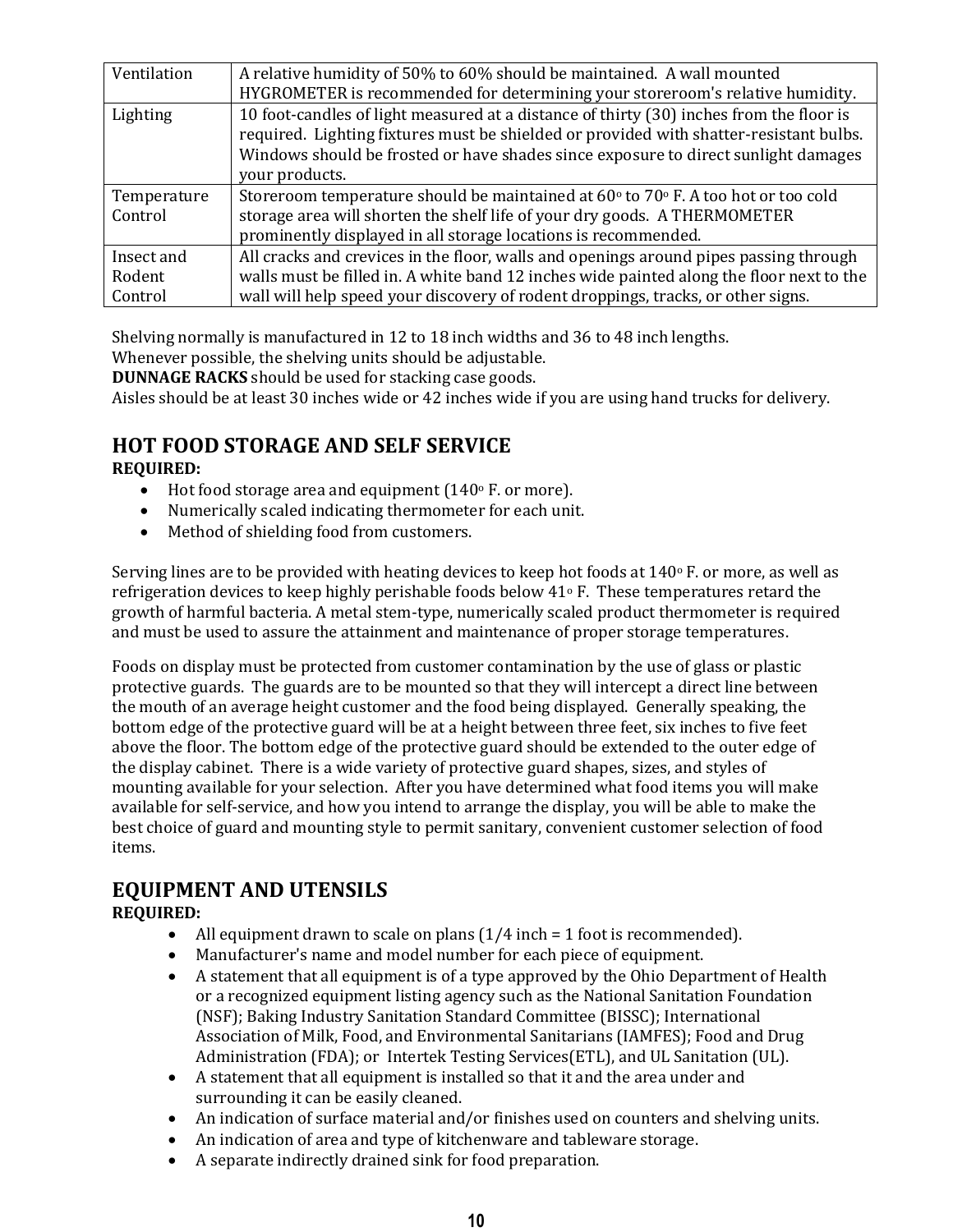All equipment and utensils (kitchenware and tableware) are required to be of such material and so constructed and installed to readily conform to the Ohio Uniform Food Safety Code. Equipment and utensils need to be easily cleanable so that they will comply with cleanliness standards. Some of the general principles for the design and construction of Food Service/Food Establishment equipment are as follows:

- 1. The equipment should contain the fewest number of parts to do the required job efficiently. This should also permit the equipment to be easily disassembled, maintained, and cleaned. In some instances it is necessary that in-place cleaning be practiced due to the design of the equipment.
- 2. All parts of the equipment coming into contact with food products should be readily accessible for examination and cleaning or readily removable for cleaning and inspection.
- 3. A proper radius should be provided to permit ease of cleaning the product contact surfaces.
- 4. Jointing of metal should present a smooth, easily cleanable food contact surface.
- 5. All surfaces within the product zone must be smooth, free of pits, crevices, or other difficult-toclean areas and be resistant to denting, buckling, distortion, pitting, chipping, grazing, scratching and decomposition.
- 6. Food contact surfaces should be non-absorbent, non-toxic, odorless, and unaffected by the food products and cleaning compounds.
- 7. Toxic metals such as cadmium, lead, copper, galvanized steel and other metals which may leach into and deleteriously affect the foods must not be used. The same prohibition must be observed with certain plastics which are not acceptable for food contact applications.
- 8. The product zones must be free of recesses, open seams and gaps, ledges, inside threads and shoulders, and bolts or rivet heads.
- 9. Gaskets, packing and sealing materials must be non-toxic, non-absorbent, and unaffected by food products or cleaning compounds, and installed as to be easily cleanable.
- 10. Splash zone areas should be designed and constructed to permit frequent cleaning (FRP, tile, stainless steel, etc.).
- 11. The drain of the soda gun holster must not pass through an ice storage bin. Mount the holster on the side of the ice bin.
- 12. Beverage chill plates may not be stored in ice bins that store ice intended for human consumption.

A basic principle of food equipment installation is that the equipment and the area under and surrounding it is such as to minimize the need for routine cleaning.

Equipment should also be installed so that the areas under, over, behind, and between pieces of equipment and walls are easy to clean. If not easily removable, equipment should be placed far enough away from walls and other equipment to ease cleaning, or equipment should be sealed to floors, walls, or other equipment.

Sealed means: free of cracks or other openings that permit the entry or passage of moisture or any deleterious substance or compound.

| <b>LENGTH OR DEPTH OF</b><br><b>EQUIPMENT</b> | <b>DISTANCE FROM WALL OR</b><br><b>OTHER STATIONARY EQUIPMENT</b><br>WHEN BOTH ENDS ARE OPEN | <b>DISTANCE FROM WALL OR</b><br><b>OTHER STATIONARY EQUIPMENT</b><br><b>WHEN ONE END IS OPEN</b> |
|-----------------------------------------------|----------------------------------------------------------------------------------------------|--------------------------------------------------------------------------------------------------|
| 0-24 inches                                   | 8 inches                                                                                     | 8 inches                                                                                         |
| 25-48 inches                                  | 10 inches                                                                                    | 10 inches                                                                                        |
| 49-72 inches                                  | 12 inches                                                                                    | 12 inches                                                                                        |
| 73-96 inches                                  | 14 inches                                                                                    | 24 inches                                                                                        |
| 97-120 inches                                 | 16 inches                                                                                    | 24 inches                                                                                        |

### **The following table is often used as a guide for spacing equipment:**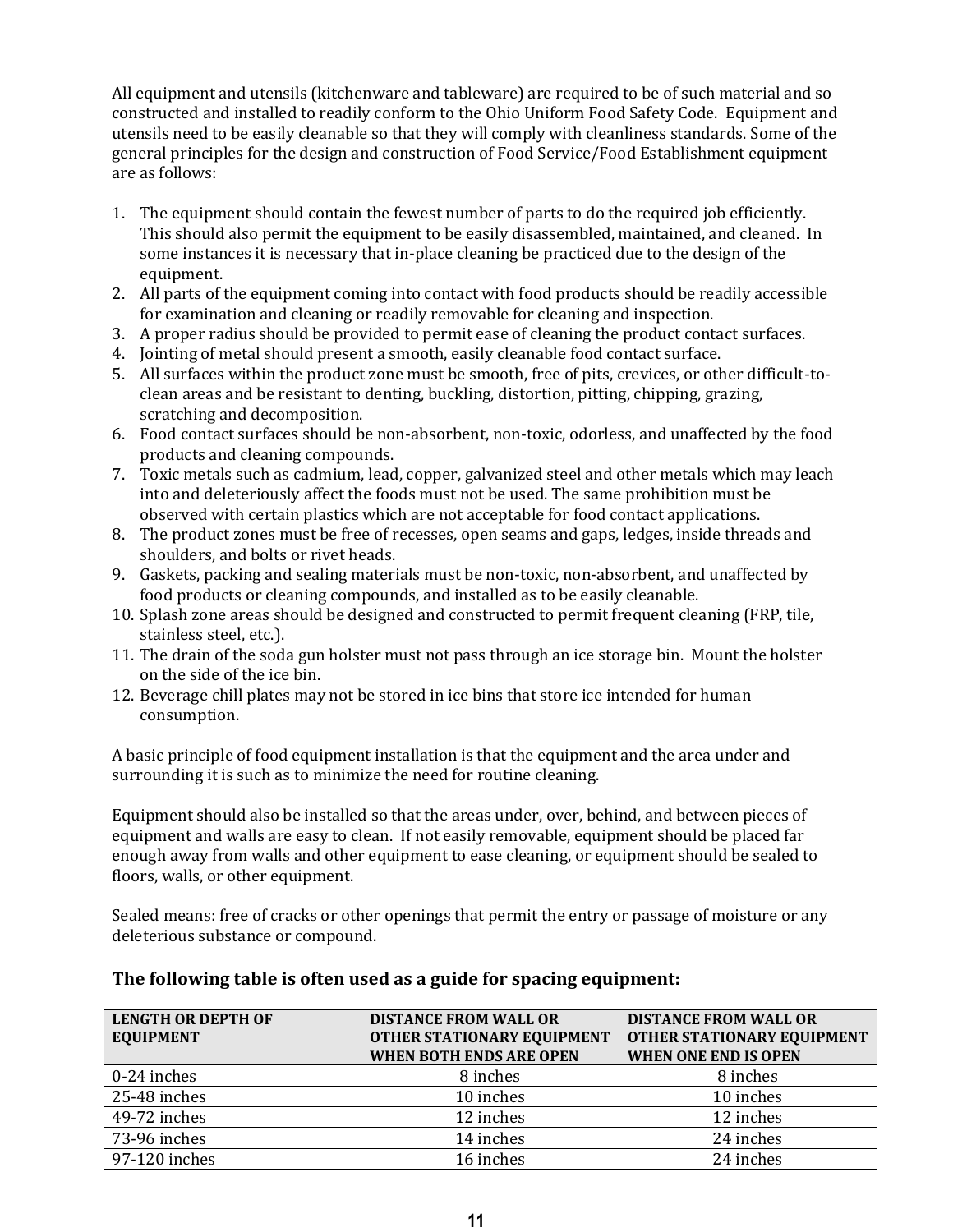| 101<br>121 inches or more | ⊥8 inches | inches<br>$^{\prime}$ /L |
|---------------------------|-----------|--------------------------|
|                           |           |                          |

Aisles and working spaces between units of equipment and walls must be unobstructed and of sufficient width to permit employees to perform their duties without contamination of food or food contact surfaces. The aisle space generally recommended for various work areas is listed below:

| <b>Description of Space</b>            | Aisle Width     |
|----------------------------------------|-----------------|
| Single aisle with limited equipment    | 30 to 36 inches |
| Double aisle with limited equipment    | 42 to 54 inches |
| Single aisle with protruding equipment | 42 to 54 inches |
| Double aisle with protruding equipment | 54 to 66 inches |
| Aisle with little traffic              | 36 to 48 inches |
| Aisle with major traffic               | 48 to 72 inches |

Any device, equipment, or apparatus used in the preparation or storage of food and having a drain must have such drain properly air gapped. (Examples: Ice machines, ice bins, steam kettles, walk-in coolers and freezers and proof boxes.)

All utensils and equipment must be so stored as to protect them from dirt, dust, splash, overhead leakage, and other contamination. Otherwise, the effect of cleaning and bactericidal treatment is erased. Equipment must not be located under exposed or unprotected sewer lines or water lines, open stairwells, or other sources of contamination.

Storage of utensils will vary, depending upon the type and size of Food Service/Food Establishment operation planned. But in general, observe these principles:

- 1. Provide a definite storage space for each type of utensil, so that the rule "a place for everything and everything in its place" can be followed.
- 2. See that the various storage areas are adequate for the utensils. The utensils should be conveniently close to the area where they are to be used. One utensil drawer for each employee or one drawer for each four (4) linear feet of work table.
- 3. Do not store utensils on the floor.
- 4. Provide hooks for large utensils such as pots and pans. Hooks should be well away from splash and spray.
- 5. For frozen dessert scoops, provide a dipper well with running water.
- 6. Provide a knife rack in each preparation area.
- 7. Tableware is stored so that the handle of the knife, fork or spoon is presented to the employee or consumer. Normally you need 2 to 3 settings of tableware per seat.

### **WAREWASHING**

### **REQUIRED:**

- Method of ware washing (manual, machine, or both).
- Type, size and location of ware washing equipment.
- Soiled dish counter or drain board.
- Clean dish counter or drain board.
- Location of hot water booster heater (180° F.). Name of chemical sanitizer.

Ware washing machines are to be approved by the National Sanitation Foundation or equivalent. All ware washing machines shall be equipped with a temperature measuring device that indicates the temperature of the water in each wash and rinse tank and as the water enters the hot water sanitizing final rinse manifold or in the chemical sanitizing solution tank. A ware washing machine that uses a chemical for sanitization must be equipped with a device that indicates audibly or visually when more chemical sanitizer needs to be added.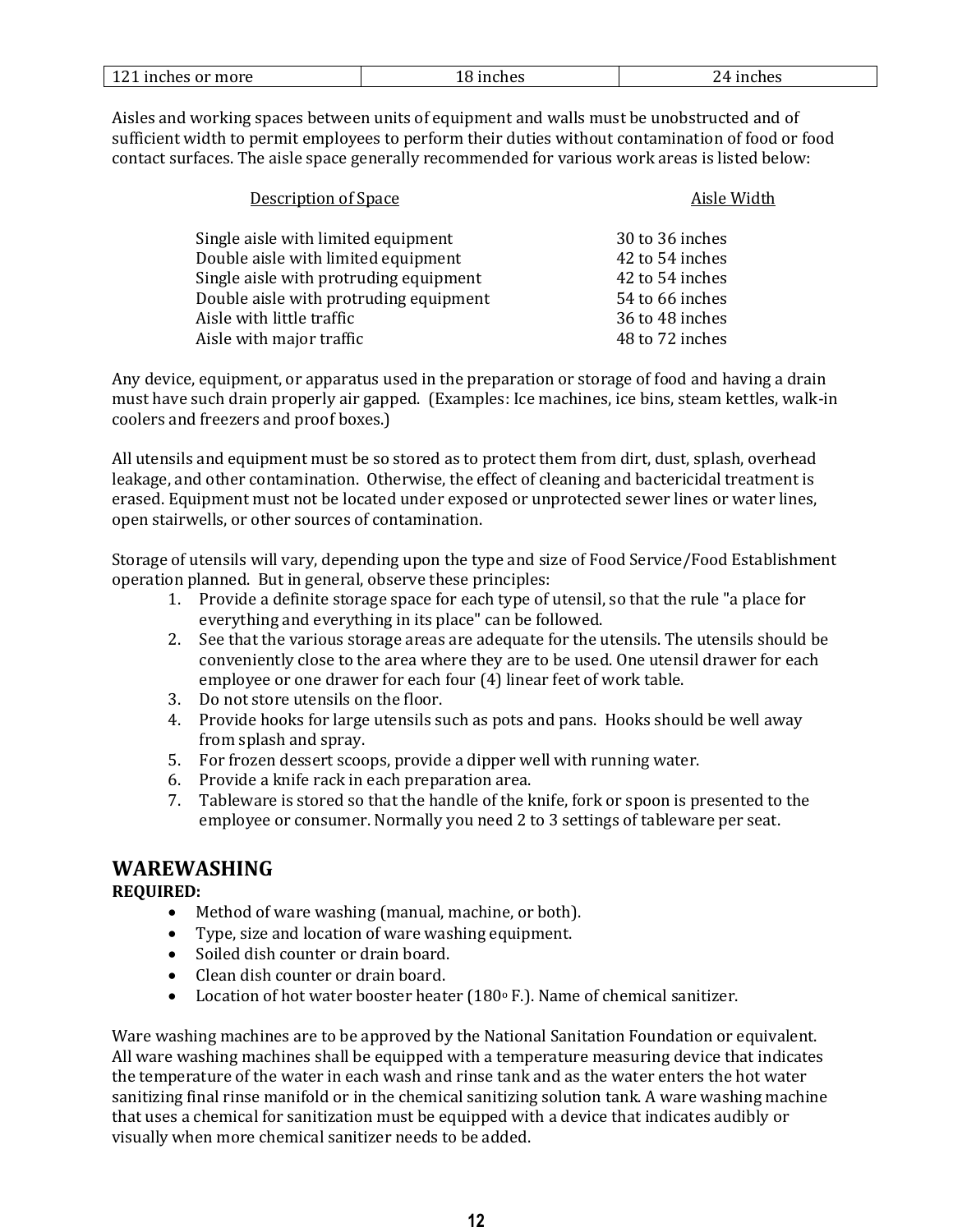Three-compartment sinks for manual ware washing (including pots and pans) must be approved by NSF or equivalent. Drain boards are required on both ends of the sink and should be integral with the sink. Spout detergent dispensers must be installed with a non-removable type vacuum breaker. Provisions must be made for a soiled utensil counter of proper design, large enough to permit proper sorting, scraping, and pre-washing. Dish tables and drain boards should have a minimum pitch of 1/8 inch per foot. Drainage should be so directed as to prevent contamination of other areas of the dish table or drain board and must not go back into the washing equipment. Dish tables and drain boards should be supported in such a manner as to prevent sagging.

Clean dish counters should be large enough to allow air drying of the kitchenware or tableware. Normally, you need a clean dish table with room for at least three racks of dishes. If the establishment uses a hot water method of sanitizing, it is then necessary to boost the water temperature from  $140^{\circ}$  F. to  $180^{\circ}$  F. This usually is done by an automatic booster heater located as near the point of use as possible. Detergent dispensers and rinse aid equipment should be installed so that adequate protection is provided to prevent back siphonage into the water lines. This equipment must discharge downstream of the atmospheric vacuum breaker with their supply side taken downstream of the atmospheric vacuum breaker or installed with an atmospheric vacuum breaker 6 inches above the feeder reservoir. EPA approved chemical sanitizers are required for sanitizing in a Food Service/Food Establishment operation. Since the chemical is depleted during the sanitizing process, a **TEST KIT** is required for testing the strength of the solution.

Hot and cold water mixing hose bib protected by a vacuum breaker should be provided adjacent to the ware washing machine to facilitate cleaning. Provisions should be made at the location for proper hose storage.

# **WATER SUPPLY**

### **REQUIRED:**

- Indication of water source (municipal or well).
- Location of all hot and cold water outlets.
- Indication of cross-connection protection.
- Hot water system.

The operation must have a good supply of water under pressure to encourage its use in cleaning. Naturally, the water must be safe and sanitary. If you have a private well, you must obtain approval from the Ohio EPA in order to use it in your facility. Quarterly testing may be required. You will be required to furnish latest sample results before a license is issued.

There must be no cross connection between an approved water supply and an unapproved supply. Nor should there be any cross connection between a public and a private supply. Avoid submerged inlets whenever possible. But when used, the inlet line must be provided with a properly located siphon breaker. This must be indicated, including type, model number, and location, on the plumbing plans. Dishwashers, garbage disposal units, and silverware soak tanks need an atmosphere vacuum breaker installed 6 inches above the flood level. Hose bibs (connections) must be equipped with non-removable type vacuum breakers. Plumbing installation should be designed to eliminate insect harborage and provide access for cleaning. Provide a sealed chase or space oneinch from walls and 4 inches above floors.

# **Hot Water Supply**

The hot water supply shall be sufficient to satisfy the continuous and peak hot water demands of the establishment. Hot water for hand washing shall be of a temperature of at least  $110^{\circ}$ F. Hot water for mechanical dishwashing must be 150°F-165°F for washing and 165°F-180°F for sanitizing. The temperature of the wash solution in spray-type ware washers that use chemicals to sanitize may not be less than 120°F. The water temperature for manual hot water sanitization must be at least 171°F. For purposes of sizing the hot water generating capability, assume a supply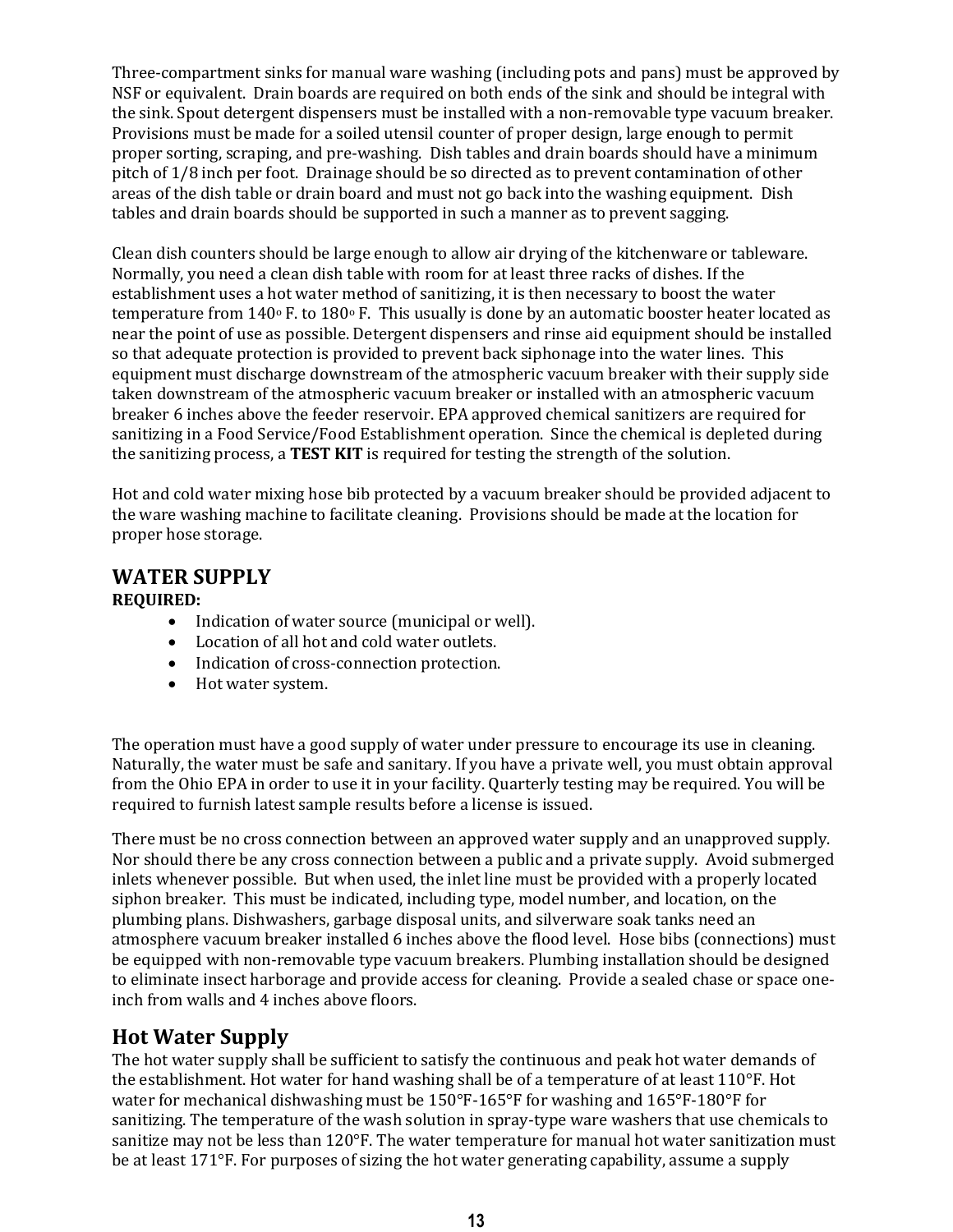temperature requirement of 140°F to each fixture and to the mechanical dishwashing machines. In the absence of specific hot water usage figures for equipment, the following chart may be used to provide an approximation:

|                                                                                                                                | <b>Gallons Per Hour</b>         |     |  |
|--------------------------------------------------------------------------------------------------------------------------------|---------------------------------|-----|--|
| <b>Equipment Type</b>                                                                                                          | High                            | Low |  |
| Vegetable sink                                                                                                                 | 15                              | 15  |  |
| Single pot sink                                                                                                                | 20                              | 15  |  |
| Double pot sink                                                                                                                | 40                              | 30  |  |
| Triple pot sink                                                                                                                | 60                              | 45  |  |
| Pre-rinse for dishes-shower head<br>type                                                                                       | 45                              | 45  |  |
| Bar sink-three compartment                                                                                                     | 20                              |     |  |
| Bar sink-four compartment                                                                                                      | 25                              |     |  |
| Chemical sanitizing glass washer                                                                                               | 60                              |     |  |
| Lavatory                                                                                                                       | 5                               | 5   |  |
| Cook sink                                                                                                                      | 10                              | 10  |  |
| Hot water filling faucet                                                                                                       | 15                              | 15  |  |
| <b>Bain Marie</b>                                                                                                              | 10                              | 10  |  |
| Coffee urn                                                                                                                     | 5                               | 5   |  |
| Kettle stand                                                                                                                   | 5                               | 5   |  |
| Garbage can washer                                                                                                             | 50                              | 50  |  |
| Nine and twelve pound clothes<br>washer                                                                                        | 45                              | 45  |  |
| Sixteen pound clothes washer                                                                                                   | 60                              | 60  |  |
| Employee shower<br>$\mathbf{v}$ , and $\mathbf{v}$ , and $\mathbf{v}$ , and $\mathbf{v}$ , and $\mathbf{v}$ , and $\mathbf{v}$ | 20<br>$\mathbf{v}$ $\mathbf{v}$ | 20  |  |

High - To be used when multi-use eating utensils are utilized Low - To be used in carry-out food operations where single service eating utensils are utilized. One way to estimate the projected hot water demand (gallons per hour final rinse) of mechanical ware washing machines, pot and pan washers and silverware washers, is to refer to the manufacturer's specification sheet for the particular make and model of the machine.

In order to determine the required capacity and recuperative rate of the hot water generating equipment it will be necessary to calculate both the demand in gallons per hour (GPH) and temperature rise required (assume an incoming water temperature of 40°F to the food establishment unless specific data are available) for each piece of equipment. These figures can then be converted to BTU's (for gas fired heaters) or KW (for electrical heaters). The required BTU or KW capacity of the heater will then be determined by adding up the individual BTU or KW requirements for each piece of equipment.

**Note: To convert to BTU's or KW's, use the following formulas: (1 gallon of water = 8.33lbs.)**

| For gas heaters (in BTU's):     |                                              |  |
|---------------------------------|----------------------------------------------|--|
| Required $BTU =$                | Gallons per hour of water x Temp. rise x8.33 |  |
|                                 | .70 (operating efficiency)                   |  |
| For electrical heaters (in KW): |                                              |  |
| Required $KW =$                 | Gallons per hour of water x Temp. rise x8.33 |  |
|                                 | 3412 (BTU's per KW)                          |  |

The following example will illustrate use of the above method of approximating the size of the hot water heater needed for specified equipment assuming an incoming water temperature of 40°F into the food establishment. :

| Temp.<br>Gallons Per Hour<br>emperature'<br><b>Rise</b><br>Equipment |
|----------------------------------------------------------------------|
|----------------------------------------------------------------------|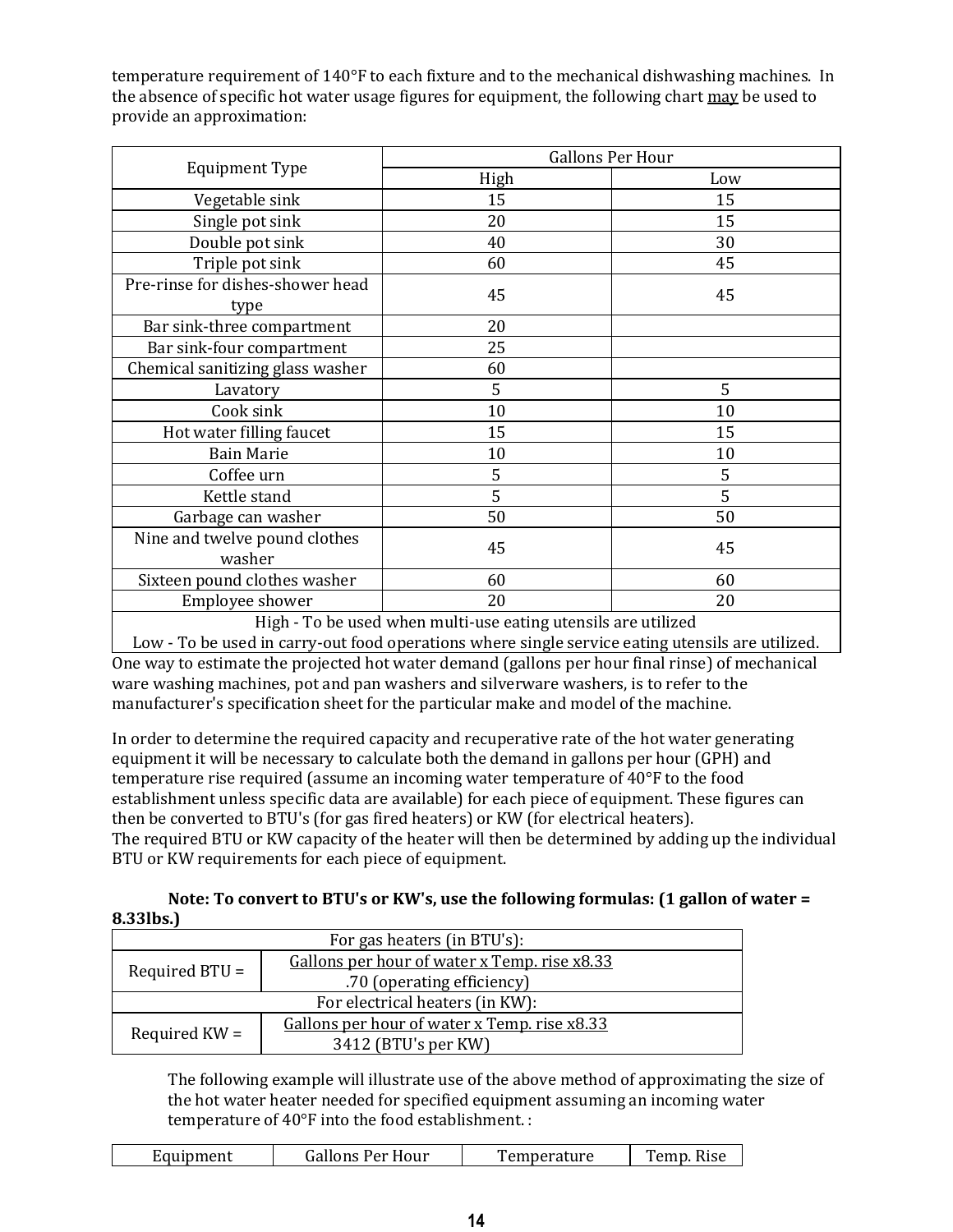|                                                                           | Demand from Chart                                                | Required         |                 |  |
|---------------------------------------------------------------------------|------------------------------------------------------------------|------------------|-----------------|--|
| 3 Compartment sink                                                        | 60                                                               | $140^{\circ}F$   | $100^{\circ}$ F |  |
| 60 (GPH) $x$ 100 degree temp. rise $x$ 8.33<br>.70 (operating efficiency) |                                                                  | $= 71,400$ BTU's |                 |  |
|                                                                           | $60$ (GPH) x 100 degree temp. rise x 8.33<br>3412 (BTU's per KW) |                  | $= 14.65$ KW    |  |

| Equipment                                    | <b>Gallons Per Hour</b><br>Demand from Chart | Temperature<br>Required | Temp. Rise     |
|----------------------------------------------|----------------------------------------------|-------------------------|----------------|
| Hand sink                                    |                                              | $110^{\circ}F$          | $70^{\circ}$ F |
| <u>5 (GPH) x 70 degree temp. rise x 8.33</u> |                                              | $= 4,156$ BTU's         |                |
| .70 (operating efficiency)                   |                                              |                         |                |
| $5(GPH)$ x 70 degree temp. rise x 8.33       |                                              | $= 0.85$ KW             |                |
| 3412 (BTU's per KW)                          |                                              |                         |                |

| Equipment                                                             | <b>Gallons Per Hour</b><br>Demand from Chart | Temperature<br>Required | Temp. Rise      |
|-----------------------------------------------------------------------|----------------------------------------------|-------------------------|-----------------|
| Chemical/Mechanical<br>Warewashers                                    | 64                                           | $140^{\circ}F$          | $100^{\circ}$ F |
| 64 (GPH) x 100 degree temp. rise x 8.33<br>.70 (operating efficiency) |                                              | $= 76,160$ BTU's        |                 |
| 64 (GPH) x 100 degree temp. rise x 8.33<br>3412 (BTU's per KW)        |                                              | $= 15.62$ KW            |                 |

This example assumes an incoming water temperature of 40°F into the food establishment and hot water heater delivery of 140°F hot water to the unit.

| Equipment                                                           | <b>Gallons Per Hour</b><br>Demand from Chart | Temperature<br>Required | Temp. Rise    |
|---------------------------------------------------------------------|----------------------------------------------|-------------------------|---------------|
| Hot water sanitizing<br>mechanical<br>warewashers booster<br>heater | 64                                           | $180^{\circ}$ F         | $40^{\circ}F$ |
| 64 (GPH) x 40 degree temp. rise x 8.33<br>.70                       |                                              | $= 30,464$ BTU's        |               |
| 64 (GPH) x 40 degree temp. rise x 8.33<br>3412                      |                                              | $= 6.2$ KW              |               |

For mechanical ware washing, assume a hot water demand based on a primary rise in temperature to 140°F. A booster heater must then be provided to boost the required GPH demand an additional 40°F to attain the required 180°F final temperature.

For the above example, the total demand in BTU's or KW for the primary hot water heater would be:

| 3 Compartment sink        | 71,400 BTU or 14.65 KW  |
|---------------------------|-------------------------|
| 1 Hand sink               | 4,165 BTU or 0.85 KW    |
| 1 Mechanical ware washers | 76,160 BTU or 15.62 KW  |
| TOTAL DEMAND              | 151,725 BTU or 31.12 KW |

A booster heater for the ware washers must be provided and sized to supply an additional 30,464 BTU or 6.2 KW.

All hot water generating equipment should conform to nationally recognized standards and be certified or classified by an ANSI certification program. The manufacturers' specification sheets (cut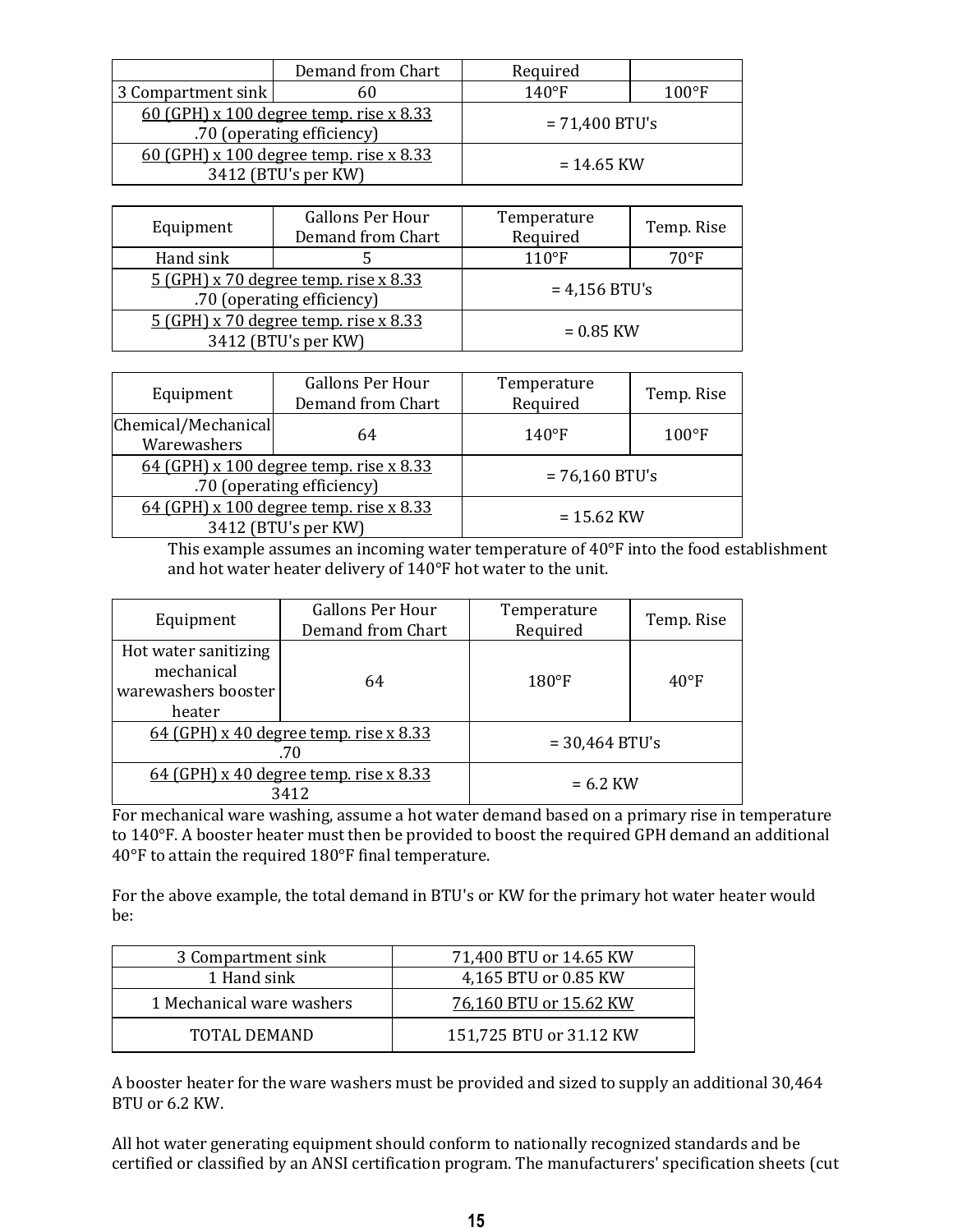sheets) should be consulted for hot water supply requirements. The above provides one method of approximation. Other suitably developed calculations may be submitted for consideration.

### **SEWAGE DISPOSAL**

**REQUIRED:**

- Indication of sewage disposal (municipal or private).
- Service sink (janitor sink) for disposal of mop water.
- Grease interceptor size and location.

In some areas, constraints are placed on the type and capacities of on site (private) systems as well as the discharge of effluents. A complete review of the proposed disposal system should be conducted with the Ohio Environmental Protection Agency (OEPA). The location and installation of grease traps or interceptors should be reviewed by the plumbing authority to insure operation, access and maintenance. Normally, this is a 750 to 1,000 gallon tank located outside of the building. Wastes from toilets and garbage disposal units are prohibited from going into the grease interceptor.

# **TOILET FACILITIES**

### **REQUIRED:**

Toilets must be provided per the Ohio Basic Building Code. It is strongly recommended that separate toilet facilities for employees and the public be provided. The public must not go through the food preparation area to reach the toilet facilities. Plumbing and ventilating requirements as provided in state and local codes are to be met.

All toilet rooms must have at least one properly equipped hand sink. The facilities should include hot and cold, or warm running water, soap dispensers, a trashcan with a covered lid and approved drying facilities such as single service paper towels and/or mechanical hot air blowers. A sign notifying employees to wash their hands is required in those restroom facilities utilized by employees.

The toilet room should be complete, with walls extending from the floor to the ceiling. The door should be tight fitting and self-closing. Doors should be louvered or undercut for make-up air. Modesty shields are desirable. Standard toilet stall widths are 30", 33", or 36" and stall lengths vary from 48 inches to 72 inches.

# **HANDWASHING FACILITIES**

### **REQUIRED:**

- Location of all hand washing facilities.
- Type of soap dispensers and drying facilities.

Hand washing facilities should be provided in or near toilet rooms and in the kitchen area. In large kitchens it is required to have hand washing facilities in each area where food is handled or ware washing occurs. In general, there should be no more than 20 feet to the closest accessible hand sink, without going around any corners or through any doors. The facilities should include hot and cold, or warm running water, soap, and approved drying facilities such as single service paper towels, mechanical hot air blowers, or approved retractable cloth dispensers. A sign notifying employees to wash their hands is required at those hand washing facilities utilized by employees.

High temperature water service shall not be run directly to hand washing facilities, but shall be tempered to 120° F. or less by means of a thermal mixing device. Ware washing sinks and food preparation sinks must not be used for washing hands.

### **GARBAGE AND REFUSE DISPOSAL REQUIRED:**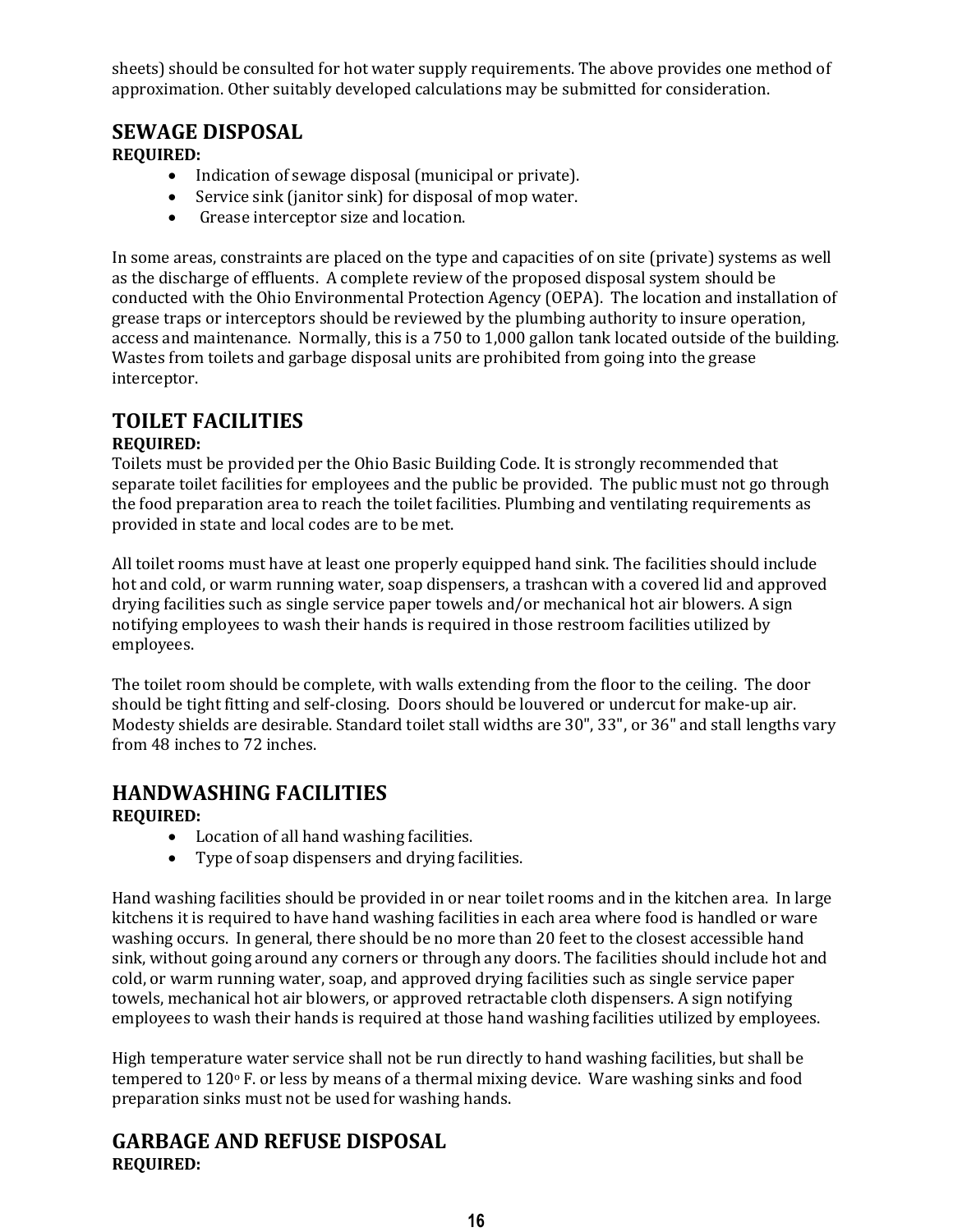• Indication of garbage and refuse storage.

Garbage and refuse from a Food Service/Food Establishment operation, unless properly disposed of, can quickly become a public health hazard. Most new operations are provided with garbage grinders. Garbage must be kept in water-tight metal or approved plastic containers. These containers must have tight-fitting lids and must be insect and rodent-proof. In large operations with garbage storage rooms, the rooms should be adequately lighted (10 foot-candles), ventilated, and supplied with hot and cold running water. The floor should be graded to a properly trapped drain.

Dumpsters are an excellent means for outside garbage and refuse storage. They should be on a concrete pad that is well drained. Be sure to provide area for can or container cleaning. Wash down rooms are normally only about 6 by 10 feet and are equipped with steam cleaners and foot operated can washers.

### **FLOORS, WALLS AND CEILINGS REQUIRED:**

- Notation of materials and surface finishes.
- Plumbing, electrical wiring, refrigeration lines, and drink lines are enclosed within the floors, walls, ceiling and counter supports for ease of cleaning.

Floors, walls and ceilings should be constructed of smooth, durable, non-absorbent and easy to clean material. The material should be appropriate to the room and the use. Seldom is one surface material the panacea to all problems which arise.

**FLOORS** in food preparation, food storage, warewashing areas, garbage rooms, walk-in refrigerating units, and toilet rooms should be quarry tile, poured seamless (terrazzo), commercial grade vinyl tile, sealed concrete or other equally durable, impervious material. Quarry tile has been found to provide the best all-around flooring surface for kitchens that are designed for heavy duty usage. Quarry tile with embedded carborundum chips (abrasive chips) has greater slip resistance and is recommended for use in wet or high grease conditions.

Duckboards, rubber or other mats can be used to substantially increase the comfort underfoot at the work centers. **Carpeting cannot be used in kitchen area, toilet rooms, or bar area.** All floor covering must be laid on a firm foundation with coved floor-to-wall joints. Coving at floor-to-wall joints makes sweeping easier and prevents accumulation of food bits that attract insects and rodents.

The number of floor drains required depends upon the type of floor, size of the room, and phase of the operation to be conducted in the room. Grading of the floor to the drains is important. Floor drains should be covered by a perforated metal cap with a removable hinge to prevent rats from gaining entrance into the building.

In kitchen and bar areas, **WALL SURFACES** should be glazed tile, glazed cement block, stainless steel panels, aluminum panels, and plastic wall panels. Cement block that is filled and epoxy painted and drywall that is taped and epoxy painted is allowable in dry storage areas. Be sure materials comply with fire ratings. Outside vertical corners should be protected with metal plates or rubber bumpers to prevent damage from cart or other rolling equipment. Soft wood, absorbent wall board, wall paper, painted drywall and other similar materials do not make satisfactory finishes for the kitchen area. **CEILINGS** should be fiberboard plastic coated, glazed tile, or plastic laminated panels. Be sure materials comply with fire ratings.

In general, the principles applying to floors in other parts of the operation apply in the dining room. However, when carpeting is used, provisions must be made for electrical outlets for cleaning equipment. The outlets should be shown on the plans. A wide choice of materials is available for dining room walls and ceilings.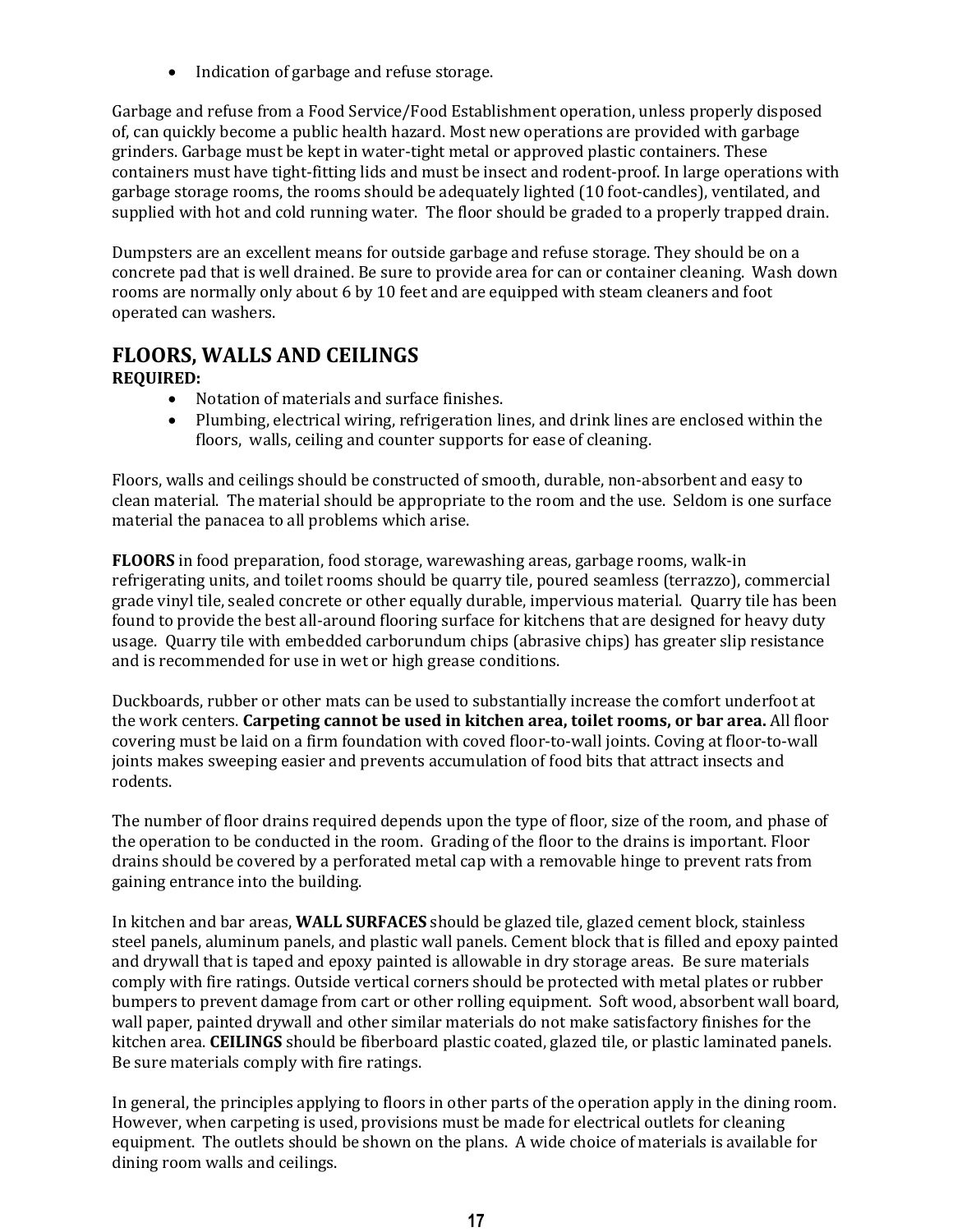### **LIGHTING REQUIRED:**

- Indication that not less than 50 foot-candles of light are on working surfaces in food preparation areas.
- Indication that not less than 20 foot-candles are provided at a distance of 30 inches from the floor in consumer self-service areas, inside equipment including under counter refrigerating and freezing units, areas used for handwashing, warewashing or equipment and utensil storage and in toilet rooms.
- Indication that not less than 10 foot-candles can be provided in walk-in coolers and freezers, dry storage areas, all other areas when cleaning.
- Indication that lighting fixtures located over, adjacent to, or within food and utensil storage, preparation, service, display and cleaning areas are shielded or equipped with shatter-resistant bulbs.

A **FOOT-CANDLE** is the standard measure of light. This is the amount of light from a standard candle that strikes a one-foot square surface from a distance of one foot.

Good lighting is conducive to cleanliness, makes for more efficient employees, and adds to the attractiveness of the establishment. Fluorescent lighting is especially good. Fixtures may be flush with the ceiling or hung directly over the work area. They should be positioned so that the worker does not cast a shadow on the working surface. Fixtures used should be designed for cleanability and maintenance. Ventilation hoods require additional light fixtures since the hoods block the ceiling lights.

# **VENTILATION**

### **REQUIRED:**

- Location of ventilating equipment.
- Type and size of ventilating equipment.

Proper ventilation cuts down odors, condensation, smudging of walls and ceilings, excessive heat, mold growth, and concentration of toxic gases. Natural ventilation (such as through doors and windows) may be used in some cases. Mechanical equipment must be employed in areas used for cooking, frying, grilling, broiling, and high temperature warewashing. This necessitates an adequate supply of make-up air introduced into the establishment that approximately equals the amount of air exhausted. Commercial cooking appliances such as ranges, griddles, deep fat fryers, broilers, roasting ovens, rotisseries and other similar appliances must be provided with ventilation hoods equipped with grease filters. For best ventilation, equipment should be so designed that 100 to 150 feet per minute air velocity passes over the cooking equipment.

Exhaust air volume for hoods needs to be of sufficient level to provide for capture and removal of grease-laden cooking vapors. Acceptable performance is also normally able to be met when the volume of air in the kitchen is exhausted 20 to 30 times per hour (every 2 to 3 minutes), or the hood exhaust fan has a capacity of 4 cubic feet per minute (CFM) per each square foot of floor space.

There are two basic hood types:

- 1. Ventilator or back shelf hood.
- 2. Canopy type hood.

Equipment for which hoods are necessary should be located in a room or space reasonably free from interfering drafts such as from fans, near-by open windows or inlets from ventilation systems.

# **MISCELLANEOUS**

### **REQUIRED:**

Area and method for storage of toxic materials.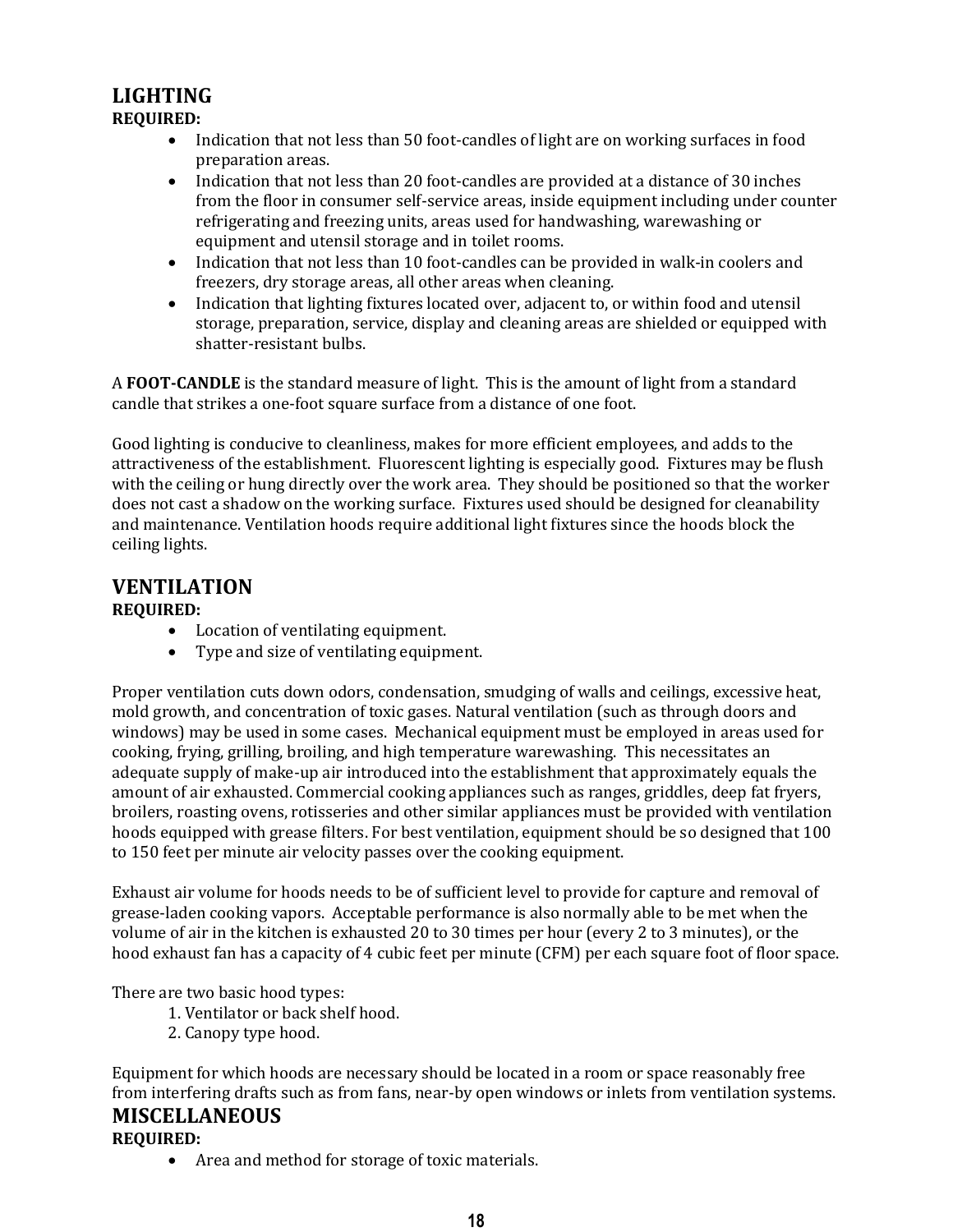- Area for cleaning tool and supplies storage.
- Area for storage of employees' personal belongings.
- Exterior walking and driving surfaces.
- Method for securing pressurized tanks.

Toxic or poisonous materials consist of the following categories:

- (a) Pesticides
- (b) Detergents, sanitizers, corrosives, and other chemicals
- (c) Flammables

Each of the three categories shall be stored and physically located separate from each other. All poisonous or toxic materials shall be stored in cabinets or in a similar physically separate place used for no other purpose. To preclude contamination, poisonous or toxic materials shall not be stored above or immediately adjacent to food, food equipment, utensils, or single-service articles. This requirement does not prohibit the convenient availability of detergents or sanitizers at utensil dishwashing stations.

If employees routinely change clothes within the operation, dressing rooms or locker areas need to be provided. Enough lockers shall be provided for the orderly storage of employee clothing and other belongings. Lockers or other suitable facilities may only be located in dressing rooms, food storage rooms, or areas containing only completely packaged food or packaged single service articles.

The walking and driving surfaces of all exterior areas are to be surfaced with concrete, asphalt, gravel, or similar material to facilitate maintenance and minimize dust. These surfaces are to be graded to prevent pooling. Only articles necessary for the operation and maintenance should be stored on the premises.

**LAUNDRY FACILITIES** are restricted to the washing and drying of items necessary to the operation. An electric or gas dryer must be provided if items are dried within the operation. Separate rooms are required for laundry facilities. Storage rooms containing only packaged foods or packaged single service articles may also be used. No portion of a Food Service/Food Establishment operation shall be used for living or sleeping quarters.

**FLYING INSECTS** can be effectively controlled by installing an air curtain, also called air doors or fly fans, over doorways into food processing areas. Air curtains installed on exterior doorways is a mistake in most situations because the changing environment of the outdoor winds and air pressure can actually result in the insects being sucked into the building rather than being excluded from it. Insect control devices that are used to electrocute or stun flying insects shall be designed to retain the insect within the device and must be installed so they are not located over a food preparation area. Be sure your building's construction prevents the entrance of pests. All windows and air intake ducts are screened (16 mesh) or have other adequate controls. Outer doors must open outwardly and be self-closing.

All equipment in food establishments should be certified or classified for sanitation by an ANSI accredited certification program. Equipment including ice makers and ice storage equipment shall not be located under exposed or unprotected sewer lines, open stairwells or other sources of contamination. The following equipment installation requirements will help to ensure proper spacing and sealing which will allow for adequate and easy cleaning:

### **FLOOR MOUNTED EQUIPMENT**

Whenever possible, equipment should be mounted on approved castors or wheels to facilitate easy moving, cleaning, and flexibility of operation. Wheeled equipment requiring utility services should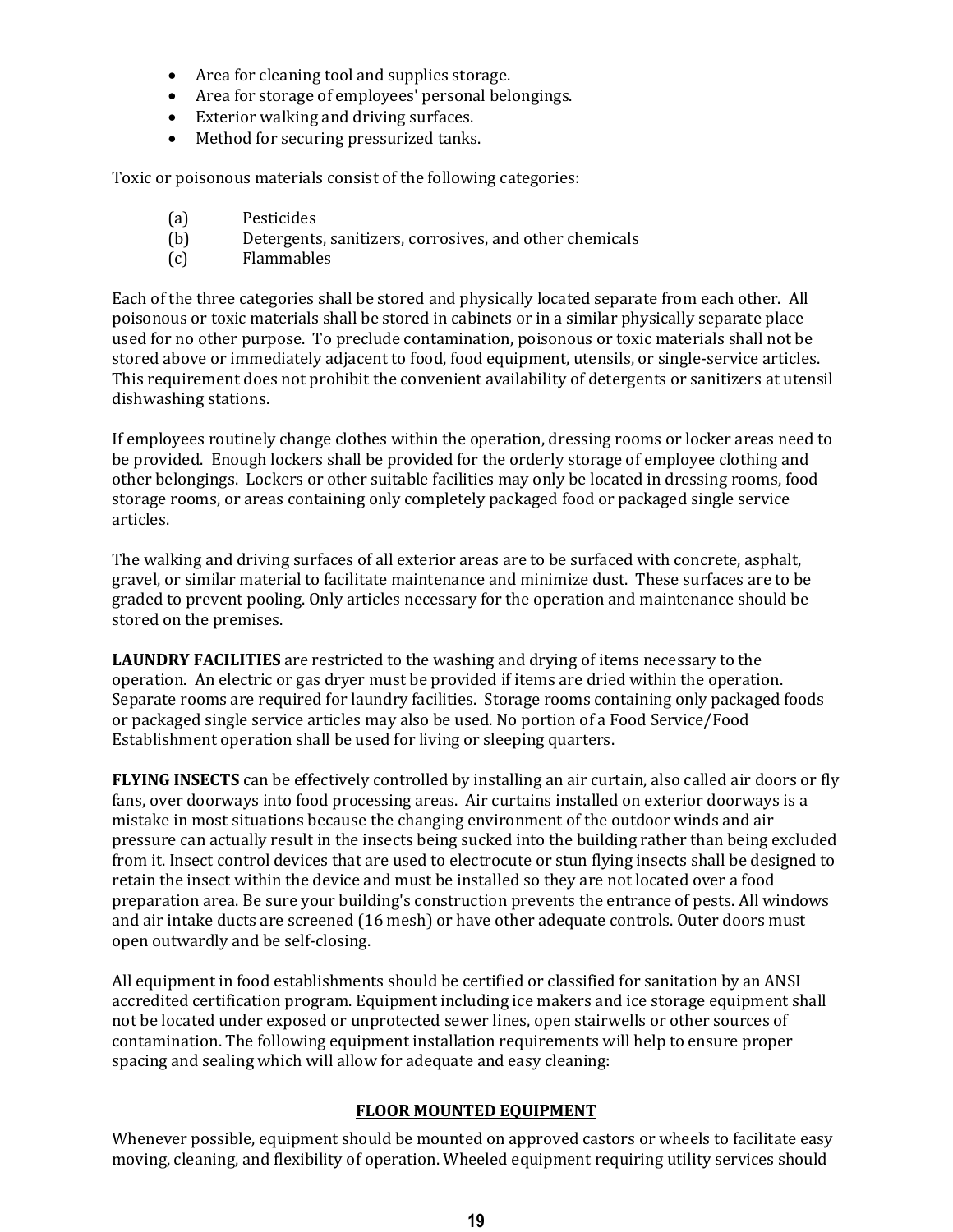be provided with easily accessible quick-disconnects or the utility service lines should be flexible and of sufficient length to permit moving the equipment for cleaning. Check with local fire safety and building codes to ensure that such installations are acceptable. **See [figure #6-1 thru 6-3](http://vm.cfsan.fda.gov/~dms/prev-306.html#fig6-1)**.

Floor-mounted equipment not mounted on wheels or castors with the above utility connections should be:

- 1. Sealed to the floor around the entire perimeter of the equipment (the sealing compound should be pliable but not gummy or sticky, non-shrinking, retain elasticity and provide a water and vermin-tight seal); or
- 2. Installed on a solid smooth non-absorbent masonry base. Masonry bases and curbs should have a minimum height of 2" and be coved at the junction of the platform and the floor with at least a 1/4" radius. The equipment should overhang the base by at least 1" but not more than 4". Spaces between the masonry base and the equipment must be sealed; or
- 3. Elevated on legs to provide at least a 6" clearance between the floor and equipment. The legs shall contain no hollow open ends**. See [figure #6-4.](http://vm.cfsan.fda.gov/~dms/prev-306.html#fig6-4)**
- 4. Display shelving units, display refrigeration units and display freezers may be exempt from the above.

For equipment not readily moveable by one person, spacing between and behind equipment must be sufficient to permit cleaning. Provide at least 6" of clear unobstructed space under each piece of equipment. **Se[e figure #6-5](http://vm.cfsan.fda.gov/~dms/prev-306.html#fig6-5)**. If all the equipment butts against a wall it must be joined to it and/or sealed in a manner to prevent liquid waste, dust and debris from collecting between the wall and the equipment.

When equipment is butted together or spreader plates are used the resultant joint must prevent the accumulation of spillage and debris therein and to facilitate cleaning. Provide aisle and working spaces between units of equipment that are unobstructed and are functional. A minimum 36" width is recommended. **Se[e figure #6-6](http://vm.cfsan.fda.gov/~dms/prev-306.html#fig6-6)**.

All utility and service lines and openings through the floor must be sealed adequately. Exposed vertical and horizontal pipes and lines must be kept to a minimum. The installation of exposed horizontal utility lines and pipes on the floor is prohibited. Any insulation materials used on utility pipes or lines in the food preparation or dishwashing areas must be smooth, non-absorbent and easy to clean. It is desirable that switch boxes, electrical control panels, wall mounted cabinets, etc. be installed out of the cooking and dishwashing areas. Electrical units which are installed in areas subject to splash from necessary cleaning operations or food preparation should be water-tight and washable.

Equipment open underneath, such as drain boards, dish tables, and other tables should be installed 4" away from the wall or sealed to the wall. Metal legs of all tables and sinks in food preparation areas and the under shelves of food preparation tables should be made of stainless steel.

### **TABLE MOUNTED EQUIPMENT**

All table mounted equipment shall be:

- 1. Sealed to the table or counter; or
- 2. Elevated on approved legs to provide at least a 4" clearance between the table or counter and equipment and installed to facilitate cleaning; or
- 3. Portable: 30 pounds or less no dimensions exceeding 36", no fixed utility connections.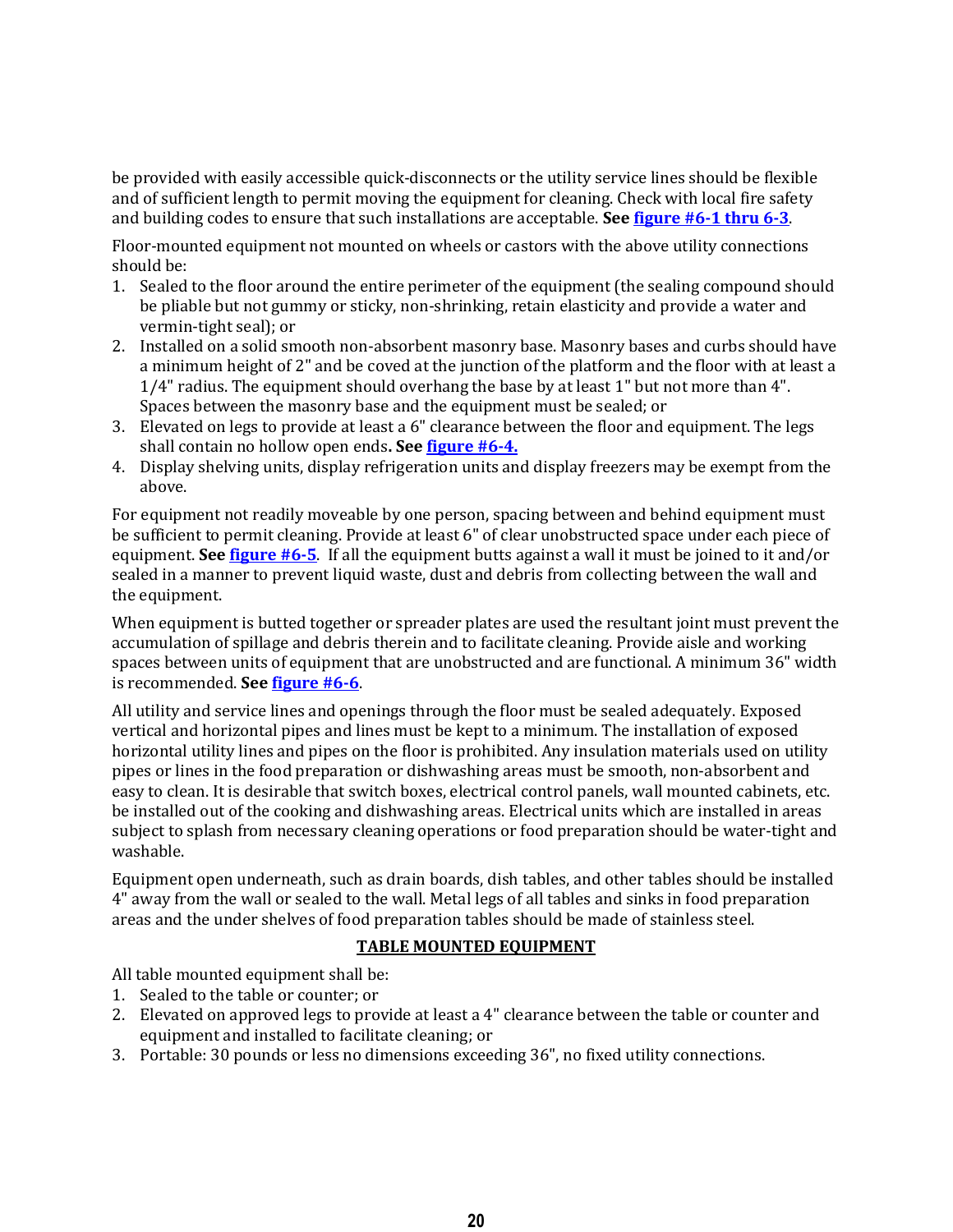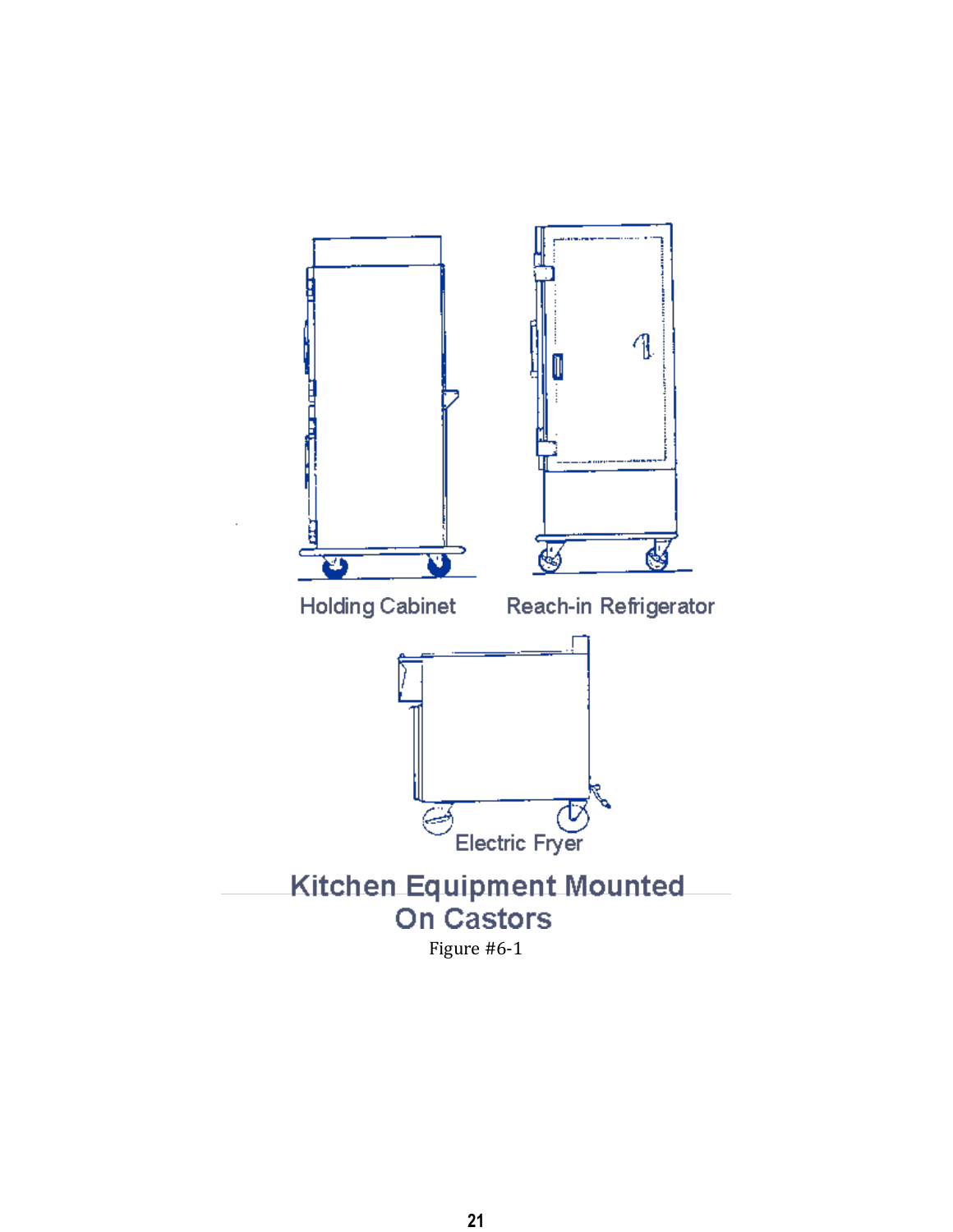



**Figure #6-3**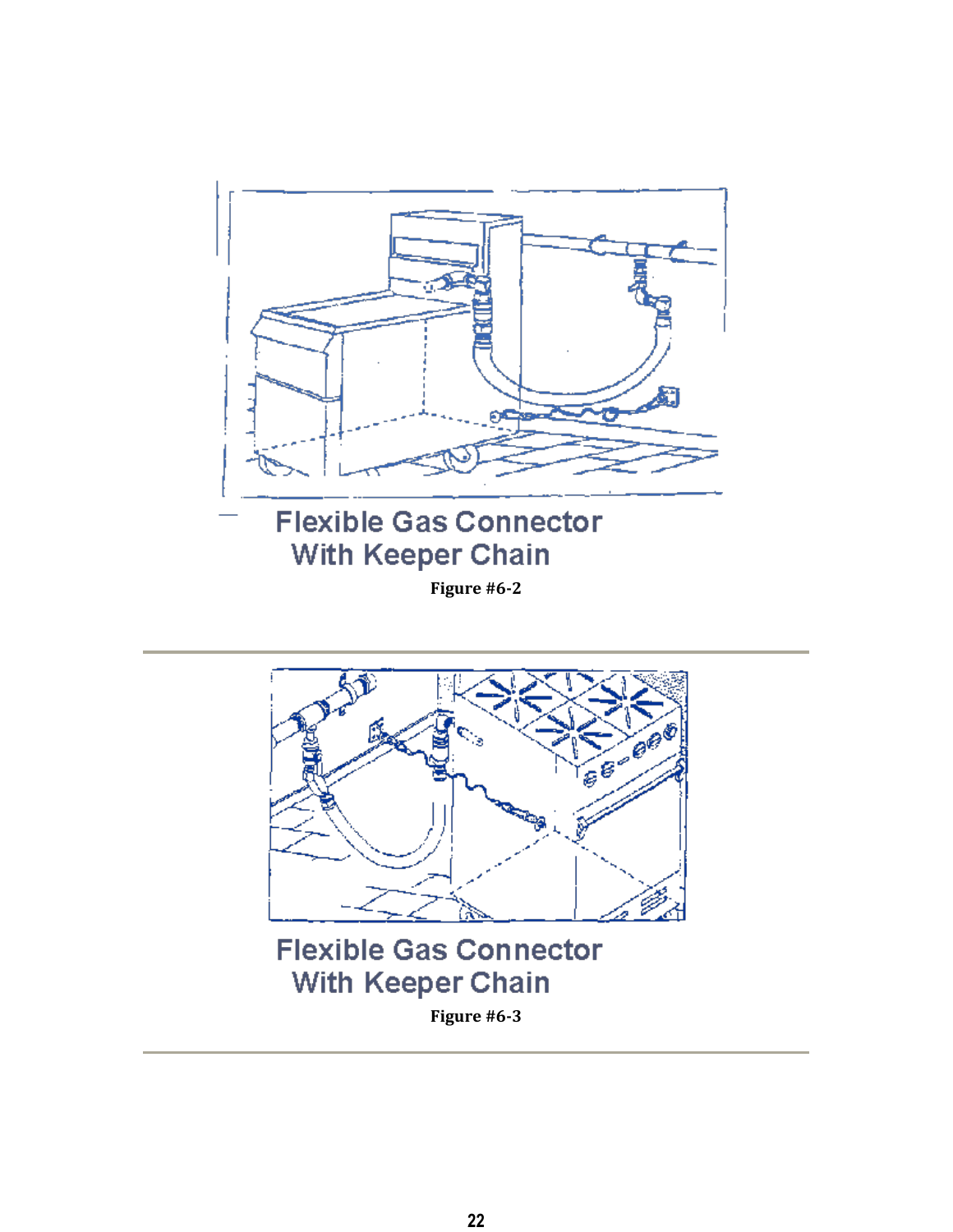

# **Floor Mounted Equipment**

**Figure #6-5**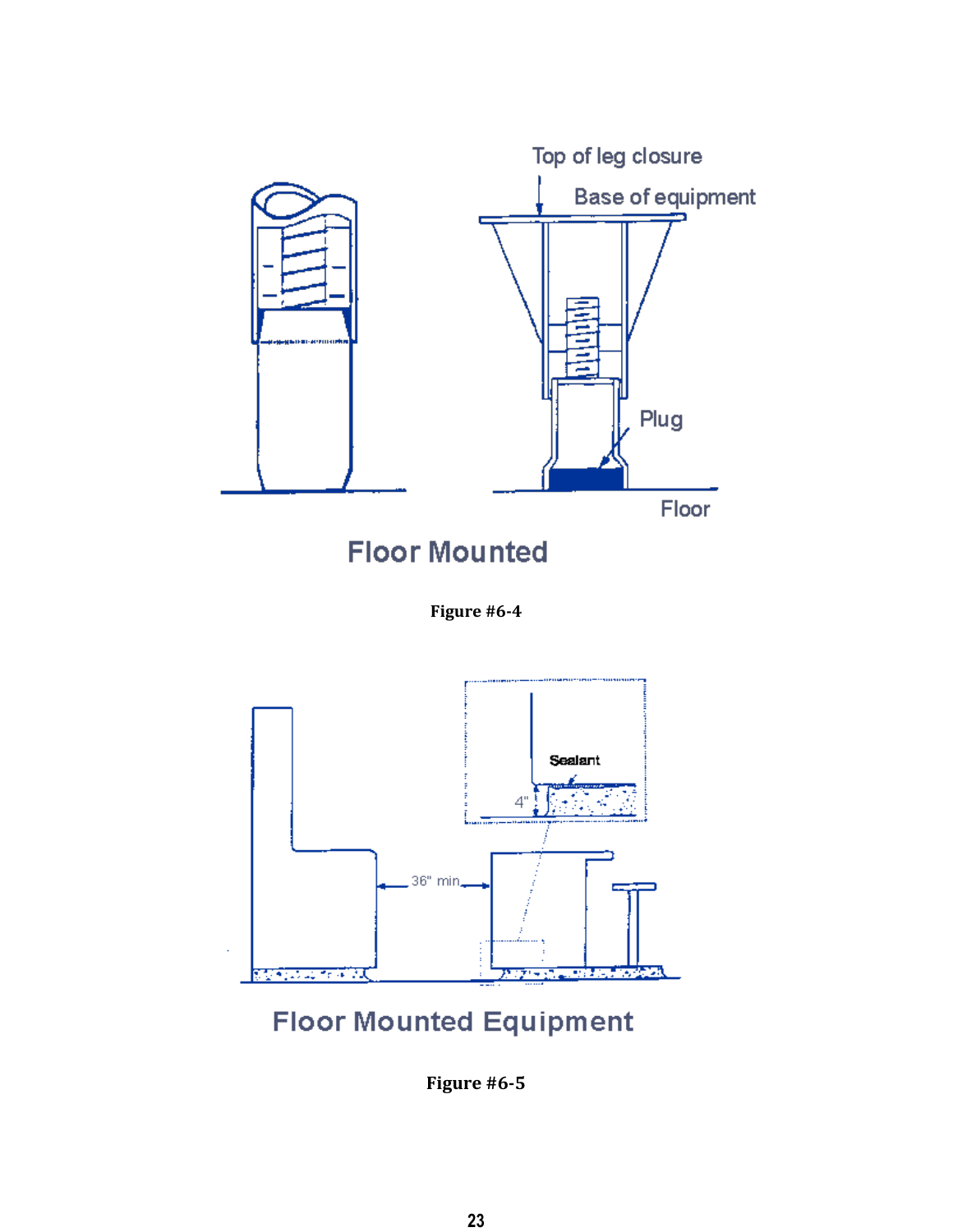

### **EXAMPLE: KITCHEN FLOOR PLAN**

**EXAMPLE: BUFFET OR SMORGASBOARD SHIELDING**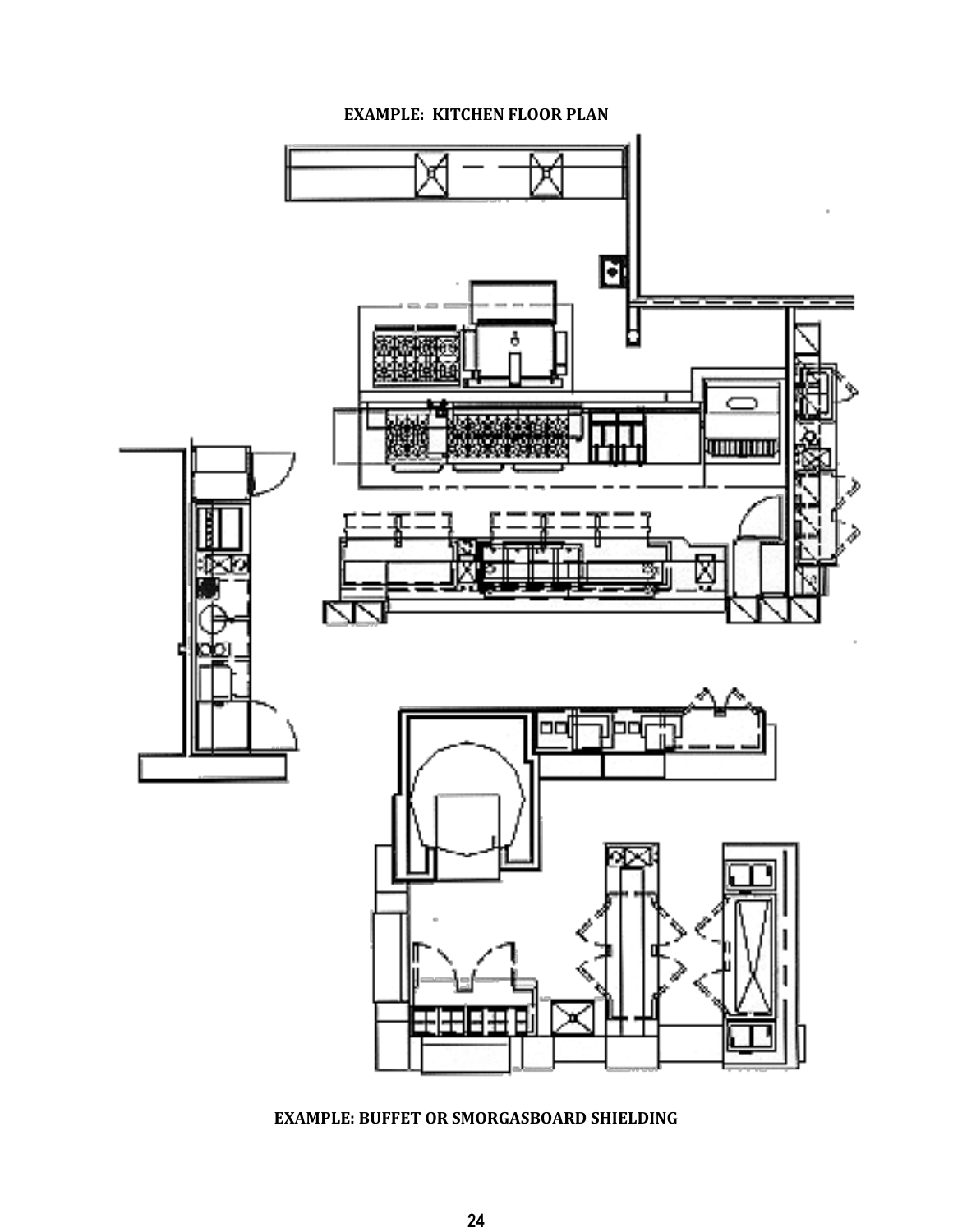

**Buffet or Smorgasbord Shielding** 

**REFERENCES**